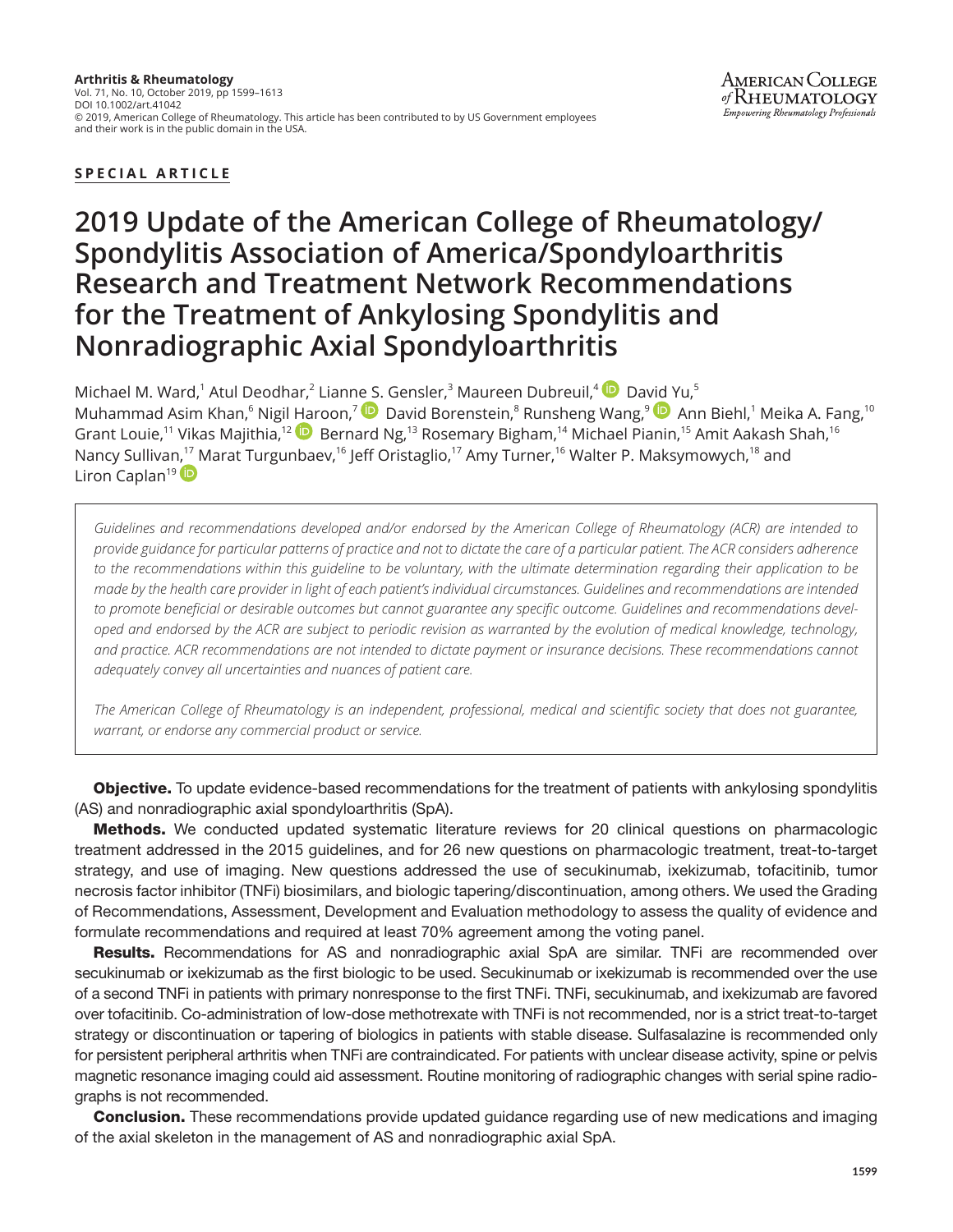#### **INTRODUCTION**

Axial spondyloarthritis (SpA), comprising ankylosing spondylitis (AS) and nonradiographic axial SpA, is the main form of chronic inflammatory arthritis affecting the axial skeleton (1). AS affects 0.1–0.5% of the population, and is characterized by inflammatory back pain, radiographic sacroiliitis, excess spinal bone formation, and a high prevalence of HLA–B27 (2,3). Although nonradiographic axial SpA shares several features with AS, advanced sacroiliac joint damage and spine ankylosis are absent (4). The severity of arthralgia, stiffness, and limited flexibility varies widely among patients and over the course of axial SpA. Skeletal disease may be accompanied by uveitis, psoriasis, and inflammatory bowel disease (IBD). Axial SpA can impose substantial physical and social burdens on patients, and can interfere with work and schooling (5,6). The goals of treatment are to alleviate symptoms, improve functioning, maintain the ability to work, decrease disease complications, and forestall skeletal damage as much as possible.

In 2015, the American College of Rheumatology (ACR), Spondylitis Association of America (SAA), and Spondyloarthritis Research and Treatment Network (SPARTAN) published recommendations for the treatment of adults with AS and those with nonradiographic axial SpA (7). Recommendations were provided for pharmacologic treatment, rehabilitation, use of surgery, management of selected comorbidities, disease monitoring, patient education, and preventive care. The recommendations were tailored to patients with either active or stable disease and focused on the most common decisions confronting clinicians when treating these patients.

The advent of new medications to treat axial SpA warranted this update. We did not reexamine all of the 2015 recommendations, but rather focused on those questions for which consequential new evidence was present. We added several new recommendations on how the newly available medications should fit in treatment strategies and on the use of imaging. The target populations are adults with AS or nonradiographic axial SpA. The target users of these recommendations are rheumatologists, primary care clinicians, physiatrists, physical therapists, and others providing care to patients with axial SpA.

#### **METHODS**

These recommendations followed ACR and Grading of Recommendations, Assessment, Development and Evaluation (GRADE) methodology (8,9), as described in Supplementary Appendix 1, available on the *Arthritis & Rheumatology* web site at [http://onlinelibr](http://onlinelibrary.wiley.com/doi/10.1002/art.41042/abstract) [ary.wiley.com/doi/10.1002/art.41042/abstract](http://onlinelibrary.wiley.com/doi/10.1002/art.41042/abstract). Briefly, systematic literature reviews were done for prespecified clinical population, intervention, comparator, outcomes (PICO) questions. The resulting evidence was reviewed, and recommendations formulated and voted on, by an expert voting panel (see Supplementary Appendices 2–5 at [http://onlinelibrary.wiley.com/doi/10.1002/art.41042/](http://onlinelibrary.wiley.com/doi/10.1002/art.41042/abstract) [abstract](http://onlinelibrary.wiley.com/doi/10.1002/art.41042/abstract)). Key definitions, including ones for active and stable disease, are provided in Table 1. Clinical trials of ixekizumab became available during the time the manuscript was in preparation, after the voting panel had met (10,11). The data from these trials were provided to the voting panel, and revised recommendations that included ixekizumab were reviewed and voted on by the panel.

MD, PhD: Rocky Mountain Regional VA Medical Center and University of Colorado, Aurora.

Dr. Deodhar has received consulting fees from AbbVie, Amgen, Boehringer Ingelheim, Bristol-Myers Squibb, GlaxoSmithKline, Galapagos, Janssen, and Pfizer (less than \$10,000 each), Eli Lilly and Company, Novartis, and UCB (more than \$10,000 each). Dr. Gensler has received consulting fees from AbbVie, Galapagos, Eli Lilly and Company, Novartis, Pfizer, and UCB (less than \$10,000 each). Dr. Khan has received consulting fees from Eli Lilly and Company (less than \$10,000), and AbbVie, and Novartis (more than \$10,000 each). Dr. Haroon has received consulting fees from Amgen, AbbVie, Janssen, Eli Lilly and Company, Novartis, and UCB (less than \$10,000 each). Dr. Borenstein has received consulting fees from AbbVie, Pfizer, and Novartis (more than \$10,000 each). Dr. Wang has received consulting fees from Novartis and Eli Lilly and Company (less than \$10,000 each), and had no conflicts of interest during the time of guideline development, but before publication became a consultant for Novartis, and a member of the medical education advisory board for Eli Lilly. Dr. Louie has received consulting fees from Janssen (less than \$10,000). Dr. Majithia has received consulting fees from Novartis (less than \$10,000), and had no conflicts of interest during the time of guideline development, but just before publication became the site principal investigator for clinical trials for systemic lupus erythematosus by Bristol-Myers Squibb and Janssen. Dr. Maksymowych has received consulting fees from AbbVie, Boehringer, Celgene, Galapagos, Janssen, Eli Lilly and Company, Novartis, Pfizer, and UCB (less than \$10,000 each). No other disclosures relevant to this article were reported.

Address correspondence to Michael M. Ward, MD, MPH, NIAMS/NIH, Building 10 CRC, Room 4-1339, 10 Center Drive, MSC 1468, Bethesda, MD 20892. E-mail: [wardm1@mail.nih.gov.](mailto:wardm1@mail.nih.gov)

Submitted for publication March 28, 2019; accepted in revised form July 9, 2019.

This article is published simultaneously in *Arthritis Care & Research.*

The views expressed herein do not necessarily represent those of the National Institutes of Health or the United States Department of Veterans Affairs.

Supported by the American College of Rheumatology, the Spondylitis Association of America, and the Spondyloarthritis Research and Treatment Network. Dr. Ward's work was supported by the NIH (Intramural Research Program grant ZIA-AR-041153 from the National Institute of Arthritis and Musculoskeletal and Skin Diseases).

<sup>1</sup> Michael M. Ward, MD, MPH, Ann Biehl, MS, PharmD, BCPS: National Institute of Arthritis and Musculoskeletal and Skin Diseases, Bethesda, Maryland; <sup>2</sup>Atul Deodhar, MD, MRCP: Oregon Health & Science University, Portland; <sup>3</sup>Lianne S. Gensler, MD: University of California, San Francisco; 4 Maureen Dubreuil, MD, MSc: Boston University School of Medicine, Boston, Massachusetts; <sup>5</sup>David Yu, MD: University of California, Los Angeles; 6 Muhammad Asim Khan, MD, FRCP, MACP: Case Western Reserve University, Cleveland, Ohio; <sup>7</sup> Nigil Haroon, MBBS, MD, DM: University of Toronto, Krembil Research Institute, Toronto Western Hospital, Toronto, Ontario, Canada; 8 David Borenstein, MD: Arthritis & Rheumatism Associates, Washington, DC; <sup>9</sup>Runsheng Wang, MD, MHS: Columbia University Medical Center, New York, New York; <sup>10</sup>Meika A. Fang, MD: VA West Los Angeles Medical Center, Los Angeles, California; <sup>11</sup>Grant Louie, MD, MHS: Arthritis and Rheumatism Associates, Wheaton, Maryland; <sup>12</sup>Vikas Majithia, MD, MPH: University of Mississippi Medical Center, Jackson; <sup>13</sup>Bernard Ng, MD: University of Washington, Seattle; <sup>14</sup>Rosemary Bigham: Seattle, Washington; <sup>15</sup>Michael Pianin, JD: Pianin and Associates, PC, Phoenix, Arizona; <sup>16</sup>Amit Aakash Shah, MD, MPH, Marat Turgunbaev, MD, MPH, Amy Turner: American College of Rheumatology, Atlanta, Georgia; <sup>17</sup>Nancy Sullivan, BA, Jeff Oristaglio, PhD: ECRI Institute, Plymouth Meeting, Pennsylvania; <sup>18</sup>Walter P. Maksymowych, MD, FRCPC: University of Alberta, Edmonton, Alberta, Canada; <sup>19</sup>Liron Caplan,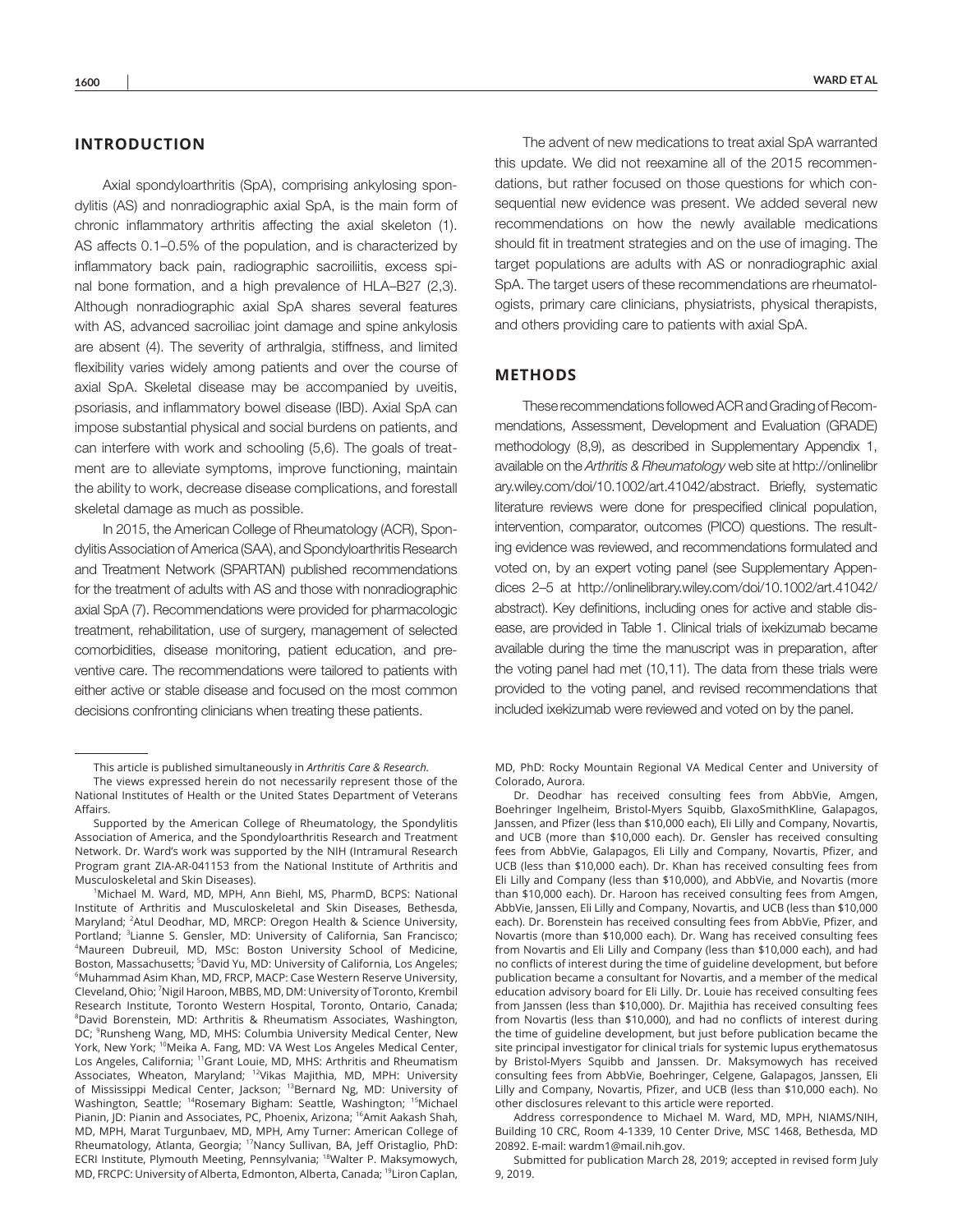#### Table 1. Definitions of key terms\*

| Term                                         | Definition                                                                                                                                                                                                                                                                                                                                                |
|----------------------------------------------|-----------------------------------------------------------------------------------------------------------------------------------------------------------------------------------------------------------------------------------------------------------------------------------------------------------------------------------------------------------|
| Active disease                               | Disease causing symptoms at an unacceptably bothersome level to the patient and judged by the<br>examining clinician to be due to inflammation.                                                                                                                                                                                                           |
| Stable disease                               | Disease that was asymptomatic or causing symptoms but at an acceptable level as reported by the<br>patient. A minimum of 6 months was required to qualify as clinically stable.                                                                                                                                                                           |
| Primary nonresponse                          | Absence of a clinically meaningful improvement in disease activity over the 3 to 6 months after<br>treatment initiation, not related to toxicity or poor adherence.                                                                                                                                                                                       |
| Secondary nonresponse                        | Recurrence of ankylosing spondylitis activity, not due to treatment interruption or poor adherence,<br>after having a sustained clinically meaningful improvement on treatment (generally, beyond the<br>initial 6 months of treatment).                                                                                                                  |
| Conventional synthetic<br>antirheumatic drug | Sulfasalazine, methotrexate, leflunomide, apremilast, thalidomide, pamidronate.                                                                                                                                                                                                                                                                           |
| Biosimilar                                   | Biopharmaceuticals that are copies of an original biologic medication and tested to be of the same<br>purity and potency as the original. In these recommendations, we refer only to TNFi biosimilars.<br>Examples include infliximab-dyyb, etanercept-szzs, and adalimumab-atto.                                                                         |
| TNFi                                         | Infliximab, etanercept, adalimumab, certolizumab, golimumab, and their biosimilars.                                                                                                                                                                                                                                                                       |
| TNFi monoclonal antibodies                   | Infliximab, adalimumab, certolizumab, golimumab.                                                                                                                                                                                                                                                                                                          |
| <b>Biologics</b>                             | TNFi, abatacept, rituximab, sarilumab, tocilizumab, ustekinumab, secukinumab, ixekizumab.**                                                                                                                                                                                                                                                               |
| High-quality evidence                        | Studies that provide high confidence in the effect estimate, and new data from future studies are<br>thought unlikely to change the effect.                                                                                                                                                                                                               |
| Moderate-quality evidence                    | Studies that provide confidence that the true effect is likely to be close to the estimate but could be<br>substantially different.                                                                                                                                                                                                                       |
| Low-quality evidence                         | Studies that provide limited confidence about the effect, and the true effect may be substantially<br>different from the estimate.                                                                                                                                                                                                                        |
| Very low-quality evidence                    | Studies that provide very little certainty about the effect, and the true effect may be quite different<br>from the estimate.                                                                                                                                                                                                                             |
| Strong recommendation                        | Action should be favored in almost all patients, usually requiring high-quality evidence, high<br>confidence that future research will not alter the conclusion, AND an assessment that the desirable<br>effects of the intervention outweigh the undesirable effects. Should not be taken to imply that the<br>intervention has large clinical benefits. |
| Conditional recommendation                   | Action should be followed in only selected cases, often limited by low-quality evidence, OR when the<br>desirable and undesirable consequences of an intervention are more balanced, OR if patients'<br>preferences for the intervention are thought to vary widely.                                                                                      |
| Patient preferences                          | Beliefs and expectations regarding potential benefits and harms of treatment and how these relate to<br>an individual's goals for health and life.                                                                                                                                                                                                        |
| Shared decision-making                       | The process by which a patient and clinician arrive at an individualized treatment decision based on<br>an understanding of the potential benefits and risks of available treatment options and of a<br>patient's values and preferences.                                                                                                                 |

\* TNFi = tumor necrosis factor inhibitor.

#### **RESULTS**

Here we present the recommendations that were reviewed in this update, whether it was a new recommendation (designated "new") or reevaluation of an existing recommendation. Table 2 and Table 3 provide all current recommendations, including those from the 2015 report that were not newly reviewed. The order of recommendations presented here does not imply priority for use or recommended sequencing of different interventions. PICO numbers following each recommendation can be used to locate related evidence in Supplementary Appendix 6, available on the *Arthritis & Rheumatology* web site at [http://](http://onlinelibrary.wiley.com/doi/10.1002/art.41042/abstract) [onlinelibrary.wiley.com/doi/10.1002/art.41042/abstract.](http://onlinelibrary.wiley.com/doi/10.1002/art.41042/abstract)

\*\*Correction added on 26 September 2019, after first online publication: Secukinumab and ixekizumab were omitted in Table 1. They have been restored in this version of the article.

# **A. Recommendations for the treatment of patients with active AS**

In adults with active AS, we conditionally recommend continuous treatment with nonsteroidal antiinflammatory drugs (NSAIDs) over on-demand treatment with NSAIDs (PICO 1).

The efficacy of NSAIDs for symptom improvement in active AS has been established in many controlled trials. Evidence that continuous NSAID use results in slower rates of spinal fusion on radiographs over 2 years compared to on-demand NSAID use is inconsistent, with results of one trial of celecoxib suggesting less progression with continuous use, and one trial of diclofenac indicating no difference in progression (12,13) (See Supplementary Appendix 6, available on the *Arthritis & Rheumatology* web site at [http://](http://onlinelibrary.wiley.com/doi/10.1002/art.41042/abstract) [onlinelibrary.wiley.com/doi/10.1002/art.41042/abstract](http://onlinelibrary.wiley.com/doi/10.1002/art.41042/abstract)). Despite the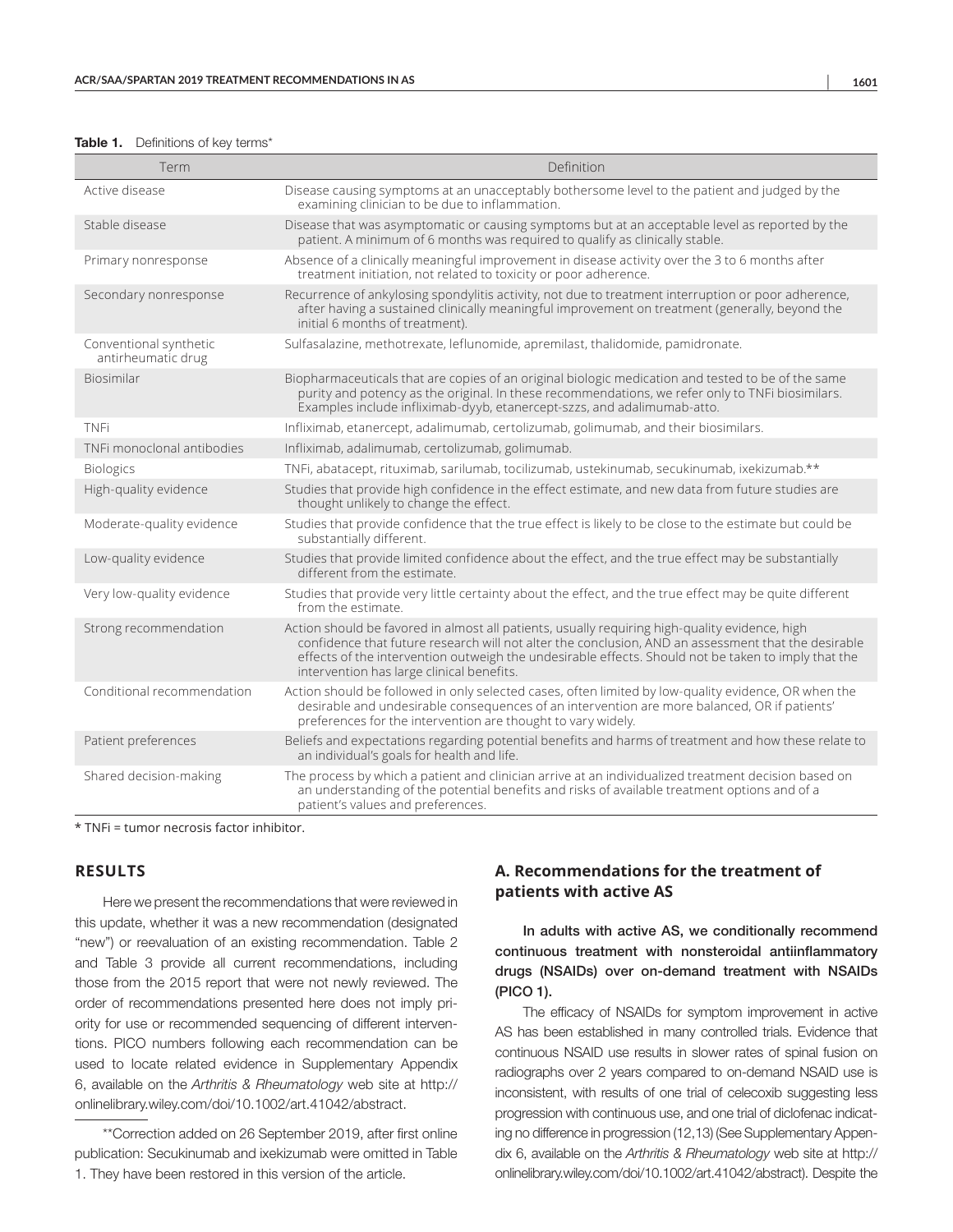#### Table 2. Recommendations for the treatment of adults with AS\*

| Recommendation                                                                                                                                                                                                                                                                                                                                            | Level of<br>evidence    | <b>PICO</b>    |
|-----------------------------------------------------------------------------------------------------------------------------------------------------------------------------------------------------------------------------------------------------------------------------------------------------------------------------------------------------------|-------------------------|----------------|
| RECOMMENDATIONS FOR ADULTS WITH ACTIVE AS                                                                                                                                                                                                                                                                                                                 |                         |                |
| 1. We strongly recommend treatment with NSAIDs over no treatment with NSAIDs. <sup>†</sup>                                                                                                                                                                                                                                                                | Low                     | 2              |
| 2. We conditionally recommend continuous treatment with NSAIDs over on-demand treatment with NSAIDs.                                                                                                                                                                                                                                                      | Low to<br>moderate      | 1              |
| 3. We do not recommend any particular NSAID as the preferred choice. <sup>†</sup>                                                                                                                                                                                                                                                                         | Low to<br>moderate      | 3              |
| 4. In adults with active AS despite treatment with NSAIDs, we conditionally recommend treatment with sulfasalazine,<br>methotrexate, or tofacitinib over no treatment with these medications. Sulfasalazine or methotrexate should be<br>considered only in patients with prominent peripheral arthritis or when TNFi are not available.                  | Very low to<br>moderate | 7              |
| 5. In adults with active AS despite treatment with NSAIDs, we conditionally recommend treatment with TNFi over<br>treatment with tofacitinib.                                                                                                                                                                                                             | Very low                | 60             |
| 6. In adults with active AS despite treatment with NSAIDs, we strongly recommend treatment with TNFi over no<br>treatment with TNFi.                                                                                                                                                                                                                      | High                    | 6              |
| 7. We do not recommend any particular TNFi as the preferred choice.                                                                                                                                                                                                                                                                                       | Moderate                | 5              |
| 8. In adults with active AS despite treatment with NSAIDs, we strongly recommend treatment with secukinumab or<br>ixekizumab over no treatment with secukinumab or ixekizumab.                                                                                                                                                                            | High                    | 58             |
| 9. In adults with active AS despite treatment with NSAIDs, we conditionally recommend treatment with TNFi over<br>treatment with secukinumab or ixekizumab.                                                                                                                                                                                               | Very low                | 59             |
| 10. In adults with active AS despite treatment with NSAIDs, we conditionally recommend treatment with secukinumab<br>or ixekizumab over treatment with tofacitinib.                                                                                                                                                                                       | Very low                | 61             |
| 11. In adults with active AS despite treatment with NSAIDs and who have contraindications to TNFi, we conditionally<br>recommend treatment with secukinumab or ixekizumab over treatment with sulfasalazine, methotrexate, or<br>tofacitinib.                                                                                                             | Low                     | 8              |
| 12. In adults with active AS despite treatment with the first TNFi used, we conditionally recommend treatment with<br>secukinumab or ixekizumab over treatment with a different TNFi in patients with primary nonresponse to TNFi.                                                                                                                        | Very low                | 10             |
| 13. In adults with active AS despite treatment with the first TNFi used, we conditionally recommend treatment with a<br>different TNFi over treatment with a non-TNFi biologic in patients with secondary nonresponse to TNFi.                                                                                                                            | Very low                | 10             |
| 14. In adults with active AS despite treatment with the first TNFi used, we strongly recommend against switching to<br>treatment with a biosimilar of the first TNFi.                                                                                                                                                                                     | Very low                | 62             |
| 15. In adults with active AS despite treatment with the first TNFi used, we conditionally recommend against the addi-<br>tion of sulfasalazine or methotrexate in favor of treatment with a new biologic.                                                                                                                                                 | Very low                | 9              |
| 16. We strongly recommend against treatment with systemic glucocorticoids. <sup>†</sup>                                                                                                                                                                                                                                                                   | Very low                | $\overline{4}$ |
| 17. In adults with isolated active sacroiliitis despite treatment with NSAIDs, we conditionally recommend treatment<br>with locally administered parenteral glucocorticoids over no treatment with local glucocorticoids. <sup>†</sup>                                                                                                                    | Very low                | 13             |
| 18. In adults with stable axial disease and active enthesitis despite treatment with NSAIDs, we conditionally recom-<br>mend using treatment with locally administered parenteral glucocorticoids over no treatment with local glucocor-<br>ticoids. Peri-tendon injections of Achilles, patellar, and quadriceps tendons should be avoided. <sup>†</sup> | Very low                | 14             |
| 19. In adults with stable axial disease and active peripheral arthritis despite treatment with NSAIDs, we conditionally<br>recommend using treatment with locally administered parenteral glucocorticoids over no treatment with local<br>glucocorticoids. <sup>†</sup>                                                                                   | Very low                | 15             |
| 20. We strongly recommend treatment with physical therapy over no treatment with physical therapy. <sup>†</sup>                                                                                                                                                                                                                                           | Moderate                | 16             |
| 21. We conditionally recommend active physical therapy interventions (supervised exercise) over passive physical<br>therapy interventions (massage, ultrasound, heat). <sup>†</sup>                                                                                                                                                                       | Very low                | 17             |
| 22. We conditionally recommend land-based physical therapy interventions over aquatic therapy interventions. <sup>†</sup>                                                                                                                                                                                                                                 | Moderate                | 18             |
| RECOMMENDATIONS FOR ADULTS WITH STABLE AS                                                                                                                                                                                                                                                                                                                 |                         |                |
| 23. We conditionally recommend on-demand treatment with NSAIDs over continuous treatment with NSAIDs.                                                                                                                                                                                                                                                     | Low to<br>moderate      | 1              |
| 24. In adults receiving treatment with TNFi and NSAIDs, we conditionally recommend continuing treatment with TNFi<br>alone compared to continuing both treatments.                                                                                                                                                                                        | Very low                | 11             |
| 25. In adults receiving treatment with TNFi and a conventional synthetic antirheumatic drug, we conditionally recom-<br>mend continuing treatment with TNFi alone over continuing both treatments.                                                                                                                                                        | Very low                | 12             |
| 26. In adults receiving treatment with a biologic, we conditionally recommend against discontinuation of the biologic.                                                                                                                                                                                                                                    | Very low to<br>low      | 66             |

(Continued)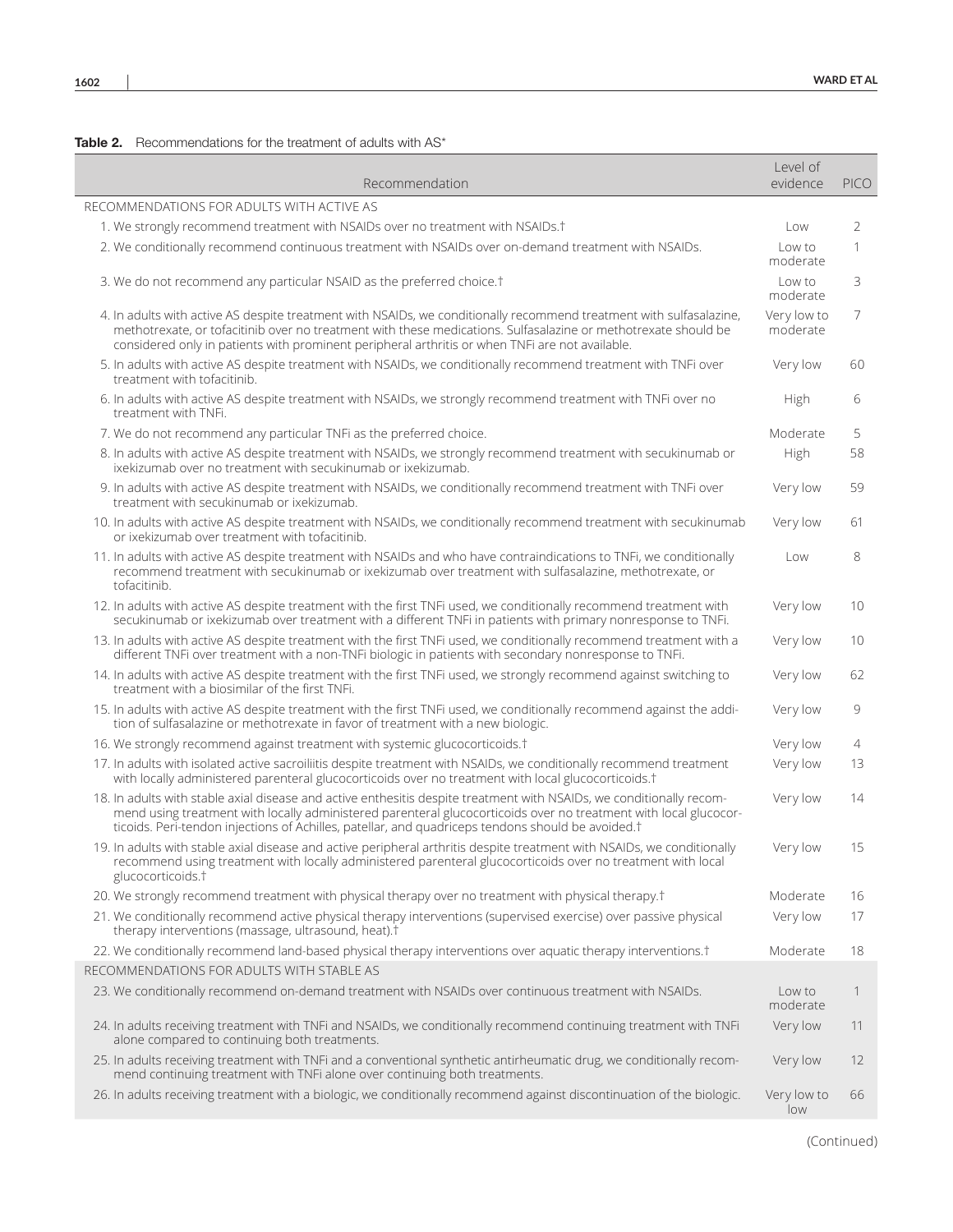#### Table 2. (*Cont'd*)

| Recommendation                                                                                                                                                                                                                                               | Level of<br>evidence | <b>PICO</b> |
|--------------------------------------------------------------------------------------------------------------------------------------------------------------------------------------------------------------------------------------------------------------|----------------------|-------------|
| 27. In adults receiving treatment with a biologic, we conditionally recommend against tapering of the biologic dose as<br>a standard approach.                                                                                                               | Very low to<br>low   | 65          |
| 28. In adults receiving treatment with an originator TNFi, we strongly recommend continuing treatment with the origi-<br>nator TNFi over mandated switching to its biosimilar.                                                                               | Very low             | 63          |
| 29. We strongly recommend treatment with physical therapy over no treatment with physical therapy. <sup>†</sup>                                                                                                                                              | Low                  | 19          |
| RECOMMENDATIONS FOR ADULTS WITH ACTIVE OR STABLE AS                                                                                                                                                                                                          |                      |             |
| 30. In adults receiving treatment with TNFi, we conditionally recommend against co-treatment with low-dose metho-<br>trexate.                                                                                                                                | Low                  | 64          |
| 31. We conditionally recommend advising unsupervised back exercises. <sup>†</sup>                                                                                                                                                                            | Moderate             | 20          |
| 32. We conditionally recommend fall evaluation and counseling. <sup>†</sup>                                                                                                                                                                                  | Very low             | 51          |
| 33. We conditionally recommend participation in formal group or individual self-management education. <sup>†</sup>                                                                                                                                           | Moderate             | 48          |
| 34. In adults with spinal fusion or advanced spinal osteoporosis, we strongly recommend against treatment with<br>spinal manipulation.t                                                                                                                      | Very low             | 21          |
| 35. In adults with advanced hip arthritis, we strongly recommend treatment with total hip arthroplasty over no sur-<br>gery.t                                                                                                                                | Very low             | 25          |
| 36. In adults with severe kyphosis, we conditionally recommend against elective spinal osteotomy. <sup>†</sup>                                                                                                                                               | Very low             | 26          |
| RECOMMENDATIONS FOR ADULTS WITH AS-RELATED COMORBIDITIES                                                                                                                                                                                                     |                      |             |
| 37. In adults with acute iritis, we strongly recommend treatment by an ophthalmologist to decrease the severity,<br>duration, or complications of episodes. <sup>†</sup>                                                                                     | Very low             | 27          |
| 38. In adults with recurrent iritis, we conditionally recommend prescription of topical glucocorticoids over no<br>prescription for prompt at-home use in the event of eye symptoms to decrease the severity or duration of iritis<br>episodes. <sup>†</sup> | Very low             | 28          |
| 39. In adults with recurrent iritis, we conditionally recommend treatment with TNFi monoclonal antibodies over treat-<br>ment with other biologics.                                                                                                          | Low                  | 29          |
| 40. In adults with inflammatory bowel disease, we do not recommend any particular NSAID as the preferred choice to<br>decrease the risk of worsening of inflammatory bowel disease symptoms.t                                                                | Very low             | 31          |
| 41. In adults with inflammatory bowel disease, we conditionally recommend treatment with TNFi monoclonal antibod-<br>ies over treatment with other biologics.                                                                                                | Very low             | 32          |
| DISEASE ACTIVITY ASSESSMENT, IMAGING, AND SCREENING                                                                                                                                                                                                          |                      |             |
| 42. We conditionally recommend the regular-interval use and monitoring of a validated AS disease activity<br>measure. <sup>†</sup>                                                                                                                           | Very low             | 54          |
| 43. We conditionally recommend regular-interval use and monitoring of CRP concentrations or ESR over usual care<br>without regular CRP or ESR monitoring.t                                                                                                   | Very low             | 55          |
| 44. In adults with active AS, we conditionally recommend against using a treat-to-target strategy using a target of<br>ASDAS <1.3 (or 2.1) over a treatment strategy based on physician assessment.                                                          | Low                  | 67          |
| 45. We conditionally recommend screening for osteopenia/osteoporosis with DXA scan over no screening. <sup>†</sup>                                                                                                                                           | Very low             | 49          |
| 46. In adults with syndesmophytes or spinal fusion, we conditionally recommend screening for osteoporosis/osteo-<br>penia with DXA scan of the spine as well as the hips, compared to DXA scan solely of the hip or other non-spine<br>sites. <sup>†</sup>   | Very low             | 50          |
| 47. We strongly recommend against screening for cardiac conduction defects with electrocardiograms. <sup>†</sup>                                                                                                                                             | Very low             | 52          |
| 48. We strongly recommend against screening for valvular heart disease with echocardiograms. <sup>†</sup>                                                                                                                                                    | Very low             | 53          |
| 49. In adults with AS of unclear activity while on a biologic, we conditionally recommend obtaining a spinal or pelvis<br>MRI to assess activity.                                                                                                            | Very low             | 68          |
| 50. In adults with stable AS, we conditionally recommend against obtaining a spinal or pelvis MRI to confirm inactivity.                                                                                                                                     | Very low             | 69          |
| 51. In adults with active or stable AS on any treatment, we conditionally recommend against obtaining repeat spine<br>radiographs at a scheduled interval (e.g., every 2 years) as a standard approach.                                                      | Very low             | 70          |

\* AS = ankylosing spondylitis; PICO = population, intervention, comparison, and outcomes; NSAIDs = nonsteroidal antiinflammatory drugs; TNFi = tumor necrosis factor inhibitor; CRP = C-reactive protein; ESR = erythrocyte sedimentation rate; ASDAS = Ankylosing Spondylitis Disease Activity Score; DXA = dual x-ray absorptiometry; MRI = magnetic resonance imaging.

† These recommendations were from 2015 and were not reviewed in this update. The number preceding the recommendation is the recommendation number and is referenced as bracketed numbers in Figure 1.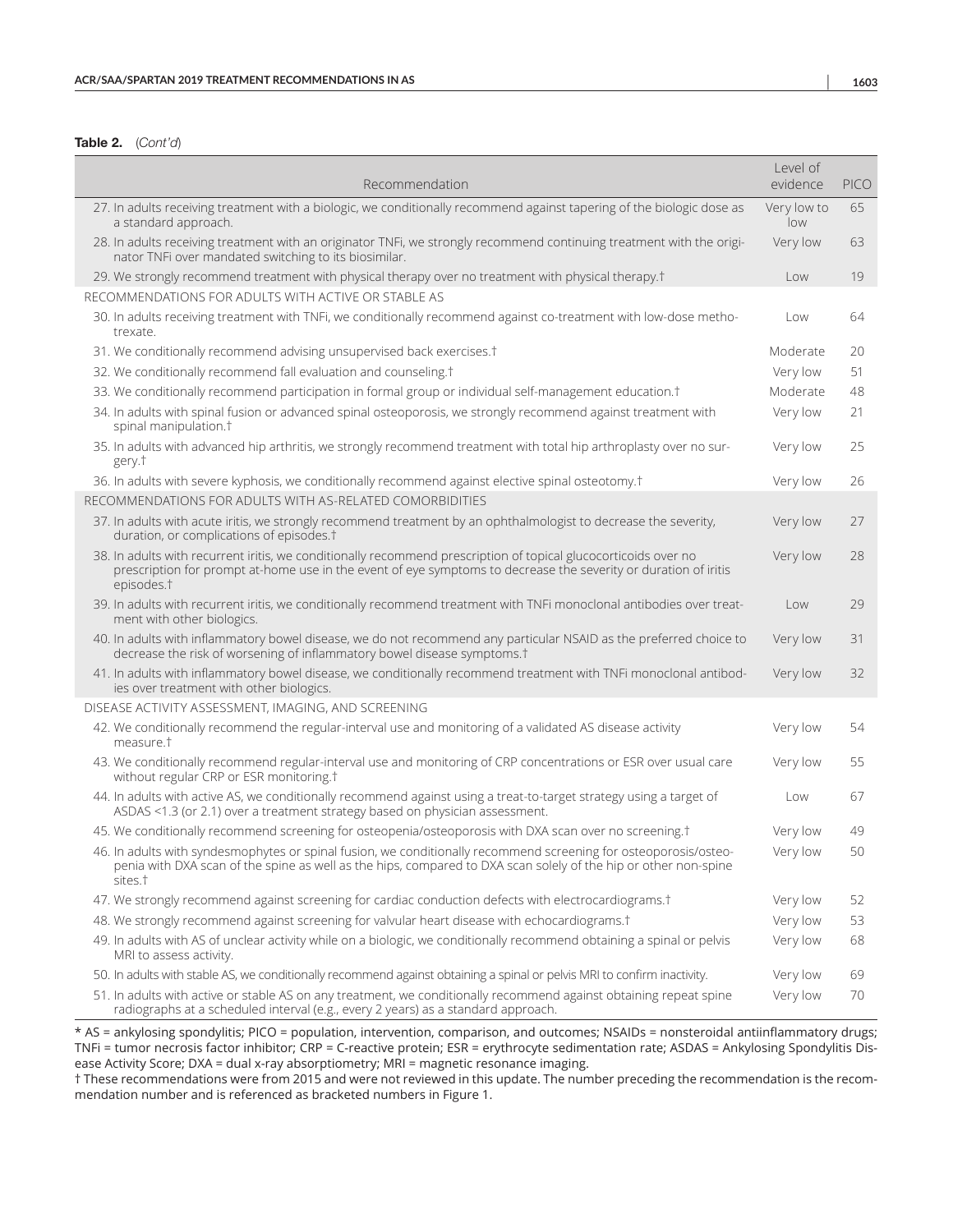# Table 3. Recommendations for the treatment of adults with nonradiographic axial SpA\*

| Recommendation                                                                                                                                                                                                                                                                                                               | Level of<br>evidence | <b>PICO</b> |  |  |  |  |
|------------------------------------------------------------------------------------------------------------------------------------------------------------------------------------------------------------------------------------------------------------------------------------------------------------------------------|----------------------|-------------|--|--|--|--|
|                                                                                                                                                                                                                                                                                                                              |                      |             |  |  |  |  |
| RECOMMENDATIONS FOR ADULTS WITH ACTIVE NONRADIOGRAPHIC AXIAL SpA                                                                                                                                                                                                                                                             |                      |             |  |  |  |  |
| 52. We strongly recommend treatment with NSAIDs over no treatment with NSAIDs. <sup>†</sup>                                                                                                                                                                                                                                  | Very low             | 34          |  |  |  |  |
| 53. We conditionally recommend continuous treatment with NSAIDs over on-demand treatment with NSAIDs.                                                                                                                                                                                                                        | Very low             | 33          |  |  |  |  |
| 54. We do not recommend any particular NSAID as the preferred choice. <sup>†</sup>                                                                                                                                                                                                                                           | Very low             | 35          |  |  |  |  |
| 55. In adults with active nonradiographic axial SpA despite treatment with NSAIDs, we conditionally recommend treat-<br>ment with sulfasalazine, methotrexate, or tofacitinib over no treatment with these medications.                                                                                                      | Very low             | 39          |  |  |  |  |
| 56. In adults with active nonradiographic axial SpA despite treatment with NSAIDs, we strongly recommend treatment<br>with TNFi over no treatment with TNFi.                                                                                                                                                                 | High                 | 38          |  |  |  |  |
| 57. We do not recommend any particular TNFi as the preferred choice.                                                                                                                                                                                                                                                         | Very low             | 37          |  |  |  |  |
| 58. In adults with active nonradiographic axial SpA despite treatment with NSAIDs, we conditionally recommend treat-<br>ment with TNFi over treatment with tofacitinib.                                                                                                                                                      | Very low             | 73          |  |  |  |  |
| 59. In adults with active nonradiographic axial SpA despite treatment with NSAIDs, we conditionally recommend treat-<br>ment with secukinumab or ixekizumab over no treatment with secukinumab or ixekizumab.                                                                                                                | Very low             | 71          |  |  |  |  |
| 60. In adults with active nonradiographic axial SpA despite treatment with NSAIDs, we conditionally recommend treat-<br>ment with TNFi over treatment with secukinumab or ixekizumab.                                                                                                                                        | Very low             | 72          |  |  |  |  |
| 61. In adults with active nonradiographic axial SpA despite treatment with NSAIDs, we conditionally recommend treat-<br>ment with secukinumab or ixekizumab over treatment with tofacitinib.                                                                                                                                 | Very low             | 74          |  |  |  |  |
| 62. In adults with active nonradiographic axial SpA despite treatment with NSAIDs and who have contraindications to<br>TNFi, we conditionally recommend treatment with secukinumab or ixekizumab over treatment with sulfasalazine,<br>methotrexate, or tofacitinib.                                                         | Very low             | 40          |  |  |  |  |
| 63. In adults with active nonradiographic axial SpA and primary nonresponse to the first TNFi used, we conditionally<br>recommend switching to secukinumab or ixekizumab over switching to a different TNFi.                                                                                                                 | Very low             | 42          |  |  |  |  |
| 64. In adults with active nonradiographic axial SpA and secondary nonresponse to the first TNFi used, we conditionally<br>recommend switching to a different TNFi over switching to a non-TNFi biologic.                                                                                                                     | Very low             | 42          |  |  |  |  |
| 65. In adults with active nonradiographic axial SpA despite treatment with the first TNFi used, we strongly recommend<br>against switching to the biosimilar of the first TNFi.                                                                                                                                              | Very low             | 75          |  |  |  |  |
| 66. In adults with active nonradiographic axial SpA despite treatment with the first TNFi used, we conditionally recom-<br>mend against the addition of sulfasalazine or methotrexate in favor of treatment with a different biologic.                                                                                       | Very low             | 41          |  |  |  |  |
| 67. We strongly recommend against treatment with systemic glucocorticoids. <sup>†</sup>                                                                                                                                                                                                                                      | Very low             | 36          |  |  |  |  |
| 68. In adults with isolated active sacroiliitis despite treatment with NSAIDs, we conditionally recommend treatment with<br>local glucocorticoids over no treatment with local glucocorticoids. <sup>†</sup>                                                                                                                 | Very low             | 45          |  |  |  |  |
| 69. In adults with active enthesitis despite treatment with NSAIDs, we conditionally recommend using treatment with<br>locally administered parenteral glucocorticoids over no treatment with local glucocorticoids. Peri-tendon injections<br>of Achilles, patellar, and quadriceps tendons should be avoided. <sup>†</sup> | Very low             | 46          |  |  |  |  |
| 70. In adults with active peripheral arthritis despite treatment with NSAIDs, we conditionally recommend using treat-<br>ment with locally administered parenteral glucocorticoids over no treatment with local glucocorticoids. <sup>†</sup>                                                                                | Very low             | 47          |  |  |  |  |
| 71. We strongly recommend treatment with physical therapy over no treatment with physical therapy. <sup>†</sup>                                                                                                                                                                                                              | Low                  | 22          |  |  |  |  |
| 72. We conditionally recommend active physical therapy interventions (supervised exercise) over passive physical ther-<br>apy interventions (massage, ultrasound, heat).t                                                                                                                                                    | Very low             | 23          |  |  |  |  |
| 73. We conditionally recommend land-based physical therapy interventions over aquatic therapy interventions. <sup>†</sup>                                                                                                                                                                                                    | Very low             | 24          |  |  |  |  |
| RECOMMENDATIONS FOR ADULTS WITH STABLE NONRADIOGRAPHIC AXIAL SpA                                                                                                                                                                                                                                                             |                      |             |  |  |  |  |
| 74. We conditionally recommend on-demand treatment with NSAIDs over continuous treatment with NSAIDs.                                                                                                                                                                                                                        | Very low             | 33          |  |  |  |  |
| 75. In adults receiving treatment with TNFi and NSAIDs, we conditionally recommend continuing treatment with TNFi<br>alone compared to continuing both medications.                                                                                                                                                          | Very low             | 43          |  |  |  |  |
| 76. In adults receiving treatment with TNFi and a conventional synthetic antirheumatic drug, we conditionally recom-<br>mend continuing treatment with TNFi alone over continuing treatment with both medications.                                                                                                           | Very low             | 44          |  |  |  |  |
| 77. In adults receiving treatment with a biologic, we conditionally recommend against discontinuation of the<br>biologic.                                                                                                                                                                                                    | Low                  | 79          |  |  |  |  |
| 78. In adults receiving treatment with a biologic, we conditionally recommend against tapering of the biologic dose as a<br>standard approach.                                                                                                                                                                               | Very low             | 78          |  |  |  |  |
| 79. In adults receiving treatment with an originator TNFi, we strongly recommend continuation of treatment with the<br>originator TNFi over mandated switching to its biosimilar.                                                                                                                                            | Very low             | 76          |  |  |  |  |

(Continued)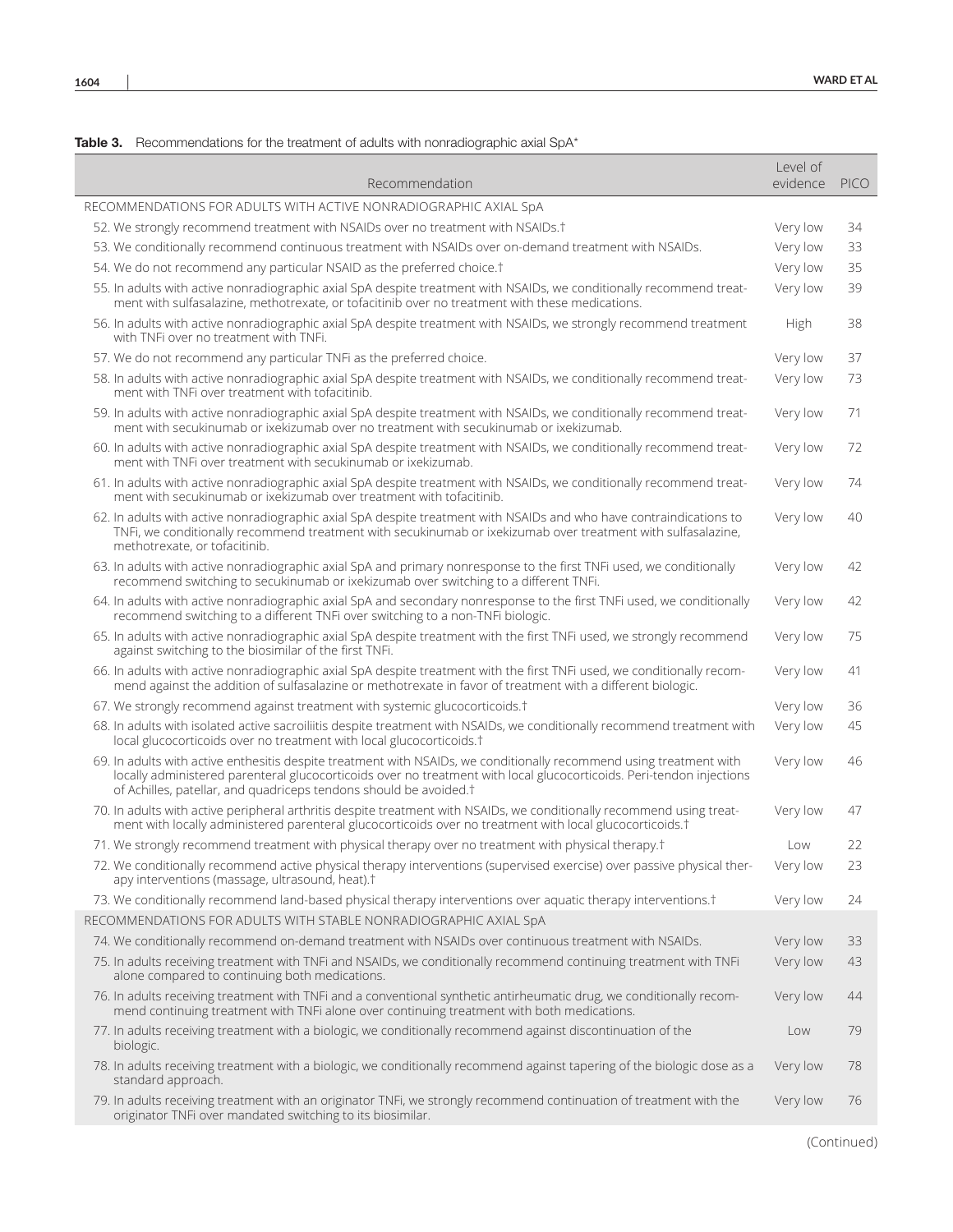#### Table 3. (*Cont'd*)

| Recommendation                                                                                                                                                                                                                 | Level of<br>evidence | <b>PICO</b> |
|--------------------------------------------------------------------------------------------------------------------------------------------------------------------------------------------------------------------------------|----------------------|-------------|
| RECOMMENDATIONS FOR ADULTS WITH ACTIVE OR STABLE NONRADIOGRAPHIC AXIAL SpA                                                                                                                                                     |                      |             |
| 80. In adults receiving treatment with TNFi, we conditionally recommend against co-treatment with low-dose metho-<br>trexate.                                                                                                  | l ow                 | 77          |
| DISFASE ACTIVITY ASSESSMENT AND IMAGING                                                                                                                                                                                        |                      |             |
| 81. We conditionally recommend the regular-interval use and monitoring of a validated AS disease activity measure. <sup>†</sup>                                                                                                | Very low             | 56          |
| 82. We conditionally recommend regular-interval use and monitoring of the CRP concentrations or ESR over usual care<br>without regular CRP or ESR monitoring. <sup>†</sup>                                                     | Very low             | 57          |
| 83. In adults with active nonradiographic axial SpA, we conditionally recommend against using a treat-to-target strategy<br>using a target of ASDAS <1.3 (or 2.1) over a treatment strategy based on physician assessment.     | Very low             | 80          |
| 84. In adults with nonradiographic axial SpA of unclear activity while on a biologic, we conditionally recommend obtain-<br>ing a pelvis MRI to assess activity.                                                               | Very low             | 81          |
| 85. In adults with stable nonradiographic axial SpA, we conditionally recommend against obtaining a spinal or pelvis<br>MRI to confirm inactivity.                                                                             | Very low             | 82          |
| 86. In adults with active or stable nonradiographic axial SpA on any treatment, we conditionally recommend against<br>obtaining repeat spine radiographs at a scheduled interval (e.g., every 2 years) as a standard approach. | Very low             | 83          |

\* SpA = spondyloarthritis; PICO = population, intervention, comparison, and outcomes; NSAIDs = nonsteroidal antiinflammatory drugs; TNFi = tumor necrosis factor inhibitor; AS = ankylosing spondylitis; CRP = C-reactive protein; ESR = erythrocyte sedimentation rate; ASDAS = Ankylosing Spondylitis Disease Activity Score; MRI = magnetic resonance imaging.

† These recommendations were from 2015 and were not reviewed in this update. The number preceding the recommendation is the recommendation number and is referenced as bracketed numbers in Figure 1.

uncertainty regarding potential disease-modifying effects, the committee conditionally favored continuous use of NSAIDs in patients with active AS, primarily for controlling disease activity. The decision to use NSAIDs continuously may vary depending on the severity of symptoms, patient preferences, and comorbidities, particularly gastrointestinal and kidney comorbidities, and cardiovascular disease.

In adults with active AS despite treatment with NSAIDs, we conditionally recommend treatment with sulfasalazine, methotrexate, or tofacitinib over no treatment with these medications (new, PICO 7). Sulfasalazine or methotrexate should be considered only in patients with prominent peripheral arthritis or when tumor necrosis factor inhibitors (TNFi) are not available.

Treatment with sulfasalazine is recommended primarily for patients with prominent peripheral arthritis and few or no axial symptoms. However, TNFi may provide a better option for these patients. Evidence for the efficacy of sulfasalazine is based on 8 older controlled trials that showed benefit for peripheral arthritis (see Supplementary Appendix 6, on the *Arthritis & Rheumatology* web site at [http://onlinelibrary.wiley.com/doi/10.1002/art.41042/](http://onlinelibrary.wiley.com/doi/10.1002/art.41042/abstract) [abstract](http://onlinelibrary.wiley.com/doi/10.1002/art.41042/abstract)). Although a recent placebo-controlled trial of sulfasalazine demonstrated improvement in axial symptoms, and modest clinical and imaging responses were seen in a second trial, the preponderance of evidence indicates that sulfasalazine has little benefit for axial symptoms (14,15). Sulfasalazine may have a role in treating patients who have contraindications to TNFi, those who decline treatment with TNFi, or those with limited access to TNFi.

Three trials of methotrexate with negative results tested doses of ≤10 mg weekly, and the lack of benefit may reflect

the low doses used (16–18). One uncontrolled study of methotrexate 20 mg weekly showed no improvement in axial symptoms, but a decrease in swollen joint count (19). Treatment with methotrexate may be considered for patients with predominately peripheral arthritis, although among nonbiologics, there is more evidence supporting the use of sulfasalazine.

A phase II study of tofacitinib showed benefit in both clinical and imaging outcomes of axial disease over 12 weeks (20). Use of tofacitinib could be another option, although the results of phase III trials are not available. Leflunomide, apremilast, thalidomide, and pamidronate are not recommended (See Supplementary Appendix 6, available on the *Arthritis & Rheumatology* web site at [http://online](http://onlinelibrary.wiley.com/doi/10.1002/art.41042/abstract) [library.wiley.com/doi/10.1002/art.41042/abstract](http://onlinelibrary.wiley.com/doi/10.1002/art.41042/abstract)).

# In adults with active AS despite treatment with NSAIDs, we strongly recommend treatment with TNFi over no treatment with TNFi (PICO 6).

#### In adults with active AS despite treatment with NSAIDs, we do not recommend any particular TNFi as the preferred choice (PICO 5).

The efficacy of TNFi in patients with active AS has been demonstrated in 24 randomized controlled trials, most of which were short-term (6 months or shorter) placebo-controlled studies. Improvements were shown in patient-reported outcomes, composite response criteria, and spine and sacroiliac inflammation on magnetic resonance imaging (MRI) (see Supplementary Appendix 6, on the *Arthritis & Rheumatology* web site at [http://](http://onlinelibrary.wiley.com/doi/10.1002/art.41042/abstract) [onlinelibrary.wiley.com/doi/10.1002/art.41042/abstract\)](http://onlinelibrary.wiley.com/doi/10.1002/art.41042/abstract). The panel judged that the evidence justified a strong recommenda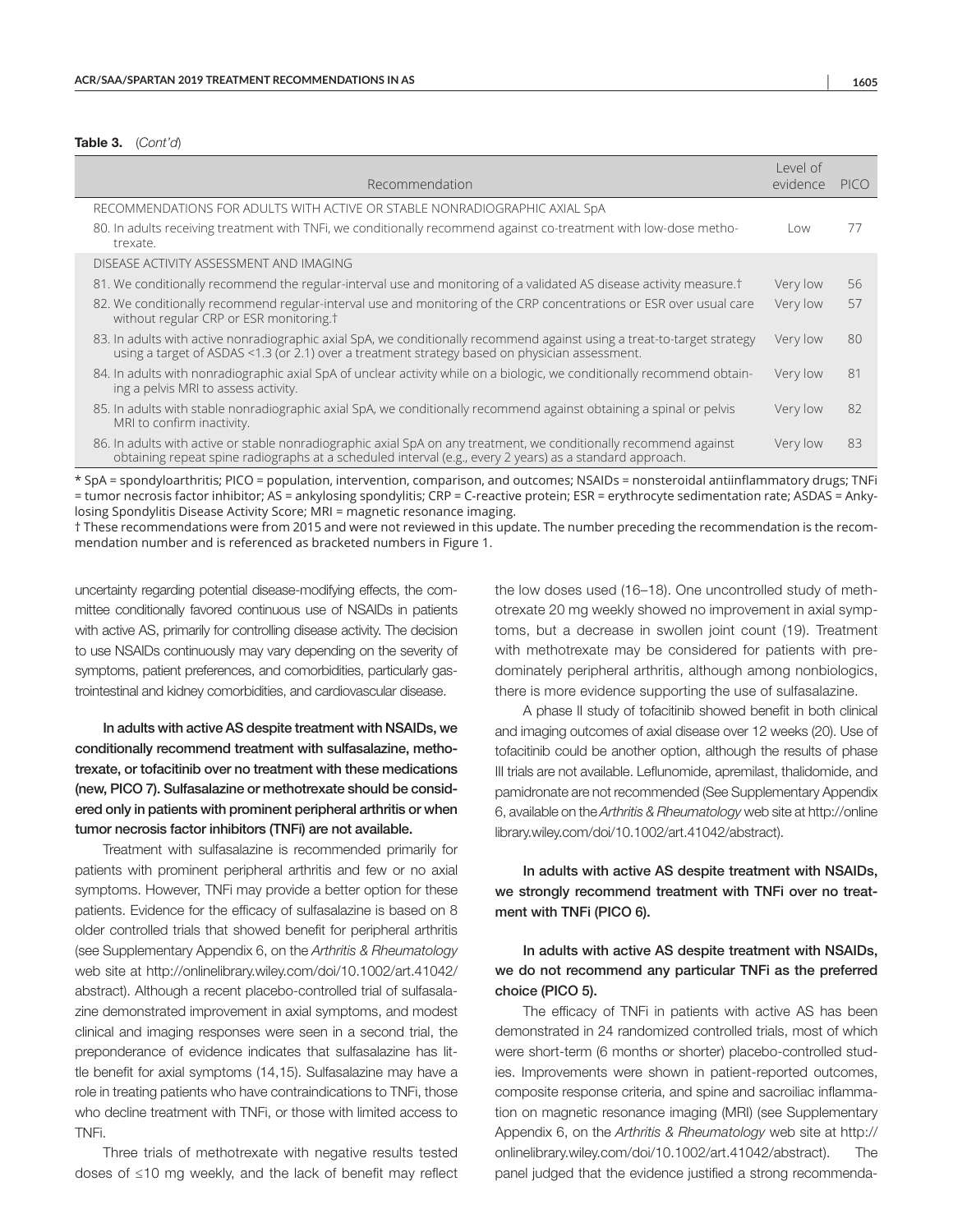tion for use of TNFi in patients whose AS remained active (as defined in Table 1) despite treatment with NSAIDs. The panel recommended that lack of response (or intolerance) to at least 2 different NSAIDs at maximal doses over 1 month, or incomplete responses to at least 2 different NSAIDs over 2 months, would be adequate trials with which to judge NSAID responsiveness prior to escalating to treatment with TNFi.

Indirect comparisons in network meta-analyses of clinical trials have not showed clinically meaningful differences in short-term efficacy among TNFi in the treatment of active AS (see Supplementary Appendix 6, at [http://onlinelibrary.wiley.com/doi/10.1002/](http://onlinelibrary.wiley.com/doi/10.1002/art.41042/abstract) [art.41042/abstract](http://onlinelibrary.wiley.com/doi/10.1002/art.41042/abstract)) (21). Direct comparisons among these medications are limited to a trial of infliximab versus its biosimilar, and a very small open-label trial of infliximab versus etanercept (22,23). The panel judged that the evidence did not support preference of 1 TNFi over any other for the typical patient. Important exceptions apply to patients with recurrent uveitis or coexistent IBD (see PICO 29 and PICO 32 below). Patients treated with infliximab may have increased risks of tuberculosis and of infections generally (24,25). TNFi other than infliximab should be considered for patients at higher risk of tuberculosis exposure (either through travel or household contacts) or with a history of recurrent infections. Patient preferences regarding the frequency of dosing and route of administration should be weighed when selecting a specific TNFi.

In adults with active AS despite treatment with NSAIDs, we strongly recommend treatment with secukinumab or ixekizumab over no treatment with secukinumab or ixekizumab (new, PICO 58).

In adults with active AS despite treatment with NSAIDs, we conditionally recommend treatment with TNFi over treatment with secukinumab or ixekizumab (new, PICO 59).

In adults with active AS despite treatment with NSAIDs, we conditionally recommend treatment with TNFi over treatment with tofacitinib (new, PICO 60).

In adults with active AS despite treatment with NSAIDs, we conditionally recommend treatment with secukinumab or ixekizumab over treatment with tofacitinib (new, PICO 61).

The use of secukinumab and ixekizumab in patients with active AS is supported by data from large placebo-controlled trials (see Supplementary Appendix 6, on the *Arthritis & Rheumatology* web site at [http://onlinelibrary.wiley.com/doi/10.1002/art.41042/](http://onlinelibrary.wiley.com/doi/10.1002/art.41042/abstract) [abstract\)](http://onlinelibrary.wiley.com/doi/10.1002/art.41042/abstract). The panel recommended use of TNFi over secukinumab or ixekizumab based on greater experience with TNFi and familiarity with their long-term safety and toxicity. Similarly, the panel judged that TNFi, secukinumab, or ixekizumab should be used over tofacitinib, given the larger evidence base for TNFi, secukinumab, and ixekizumab. In patients with coexisting ulcerative colitis, if treatment with TNFi is not an option, tofacitinib should be considered over

secukinumab or ixekizumab. Interleukin-17 (IL-17) inhibitors have not been shown to be efficacious in IBD, although tofacitinib is an approved treatment for ulcerative colitis (26,27).

# In adults with active AS despite treatment with NSAIDs and who have contraindications to TNFi, we conditionally recommend treatment with secukinumab or ixekizumab over treatment with sulfasalazine, methotrexate, or tofacitinib (new, PICO 8).

No studies have directly compared the risks and benefits of treatment alternatives in patients who have contraindications to treatment with TNFi. The panel favored treatment with secukinumab or ixekizumab over treatment with sulfasalazine or methotrexate based on a higher likelihood of benefit, but this recommendation was conditional on the specific contraindication. If the contraindication to TNFi use was the presence of congestive heart failure or demyelinating disease, secukinumab or ixekizumab was preferred, since these medications have not been shown to worsen these conditions. If the contraindication to TNFi use was tuberculosis, other chronic infection, or a high risk of recurrent infections, sulfasalazine was preferred over secukinumab, izekizumab, and tofacitinib. In these cases, efforts to mitigate the infections should be undertaken so that TNFi might safely be used. Treatment with rituximab, abatacept, ustekinumab, or IL-6 inhibitors is not recommended, even in patients with contraindications to TNFi, due to lack of effectiveness.

In adults with active AS despite treatment with the first TNFi used, we conditionally recommend treatment with secukinumab or ixekizumab over treatment with a different TNFi in patients with primary nonresponse to TNFi (new, PICO 10).

In adults with active AS despite treatment with the first TNFi used, we conditionally recommend treatment with a different TNFi over treatment with a non-TNFi biologic in patients with secondary nonresponse to TNFi (new, PICO 10).

In adults with active AS despite treatment with the first TNFi used, we strongly recommend against switching to treatment with a biosimilar of the first TNFi (new, PICO 62).

In adults with active AS despite treatment with the first TNFi used, we conditionally recommend against the addition of sulfasalazine or methotrexate in favor of switching to a new biologic (PICO 9).

Direct comparisons of treatment strategies for patients who do not have or sustain adequate responses to their first TNFi have not been reported, and the recommendations are based on the panel's consideration of indirect comparisons among the available treatment options (see Supplementary Appendix 6, at [http://](http://onlinelibrary.wiley.com/doi/10.1002/art.41042/abstract) [onlinelibrary.wiley.com/doi/10.1002/art.41042/abstract\)](http://onlinelibrary.wiley.com/doi/10.1002/art.41042/abstract). Data from observational studies suggest that 25–40% of patients who switch from one TNFi to another will have a meaningful response (e.g.,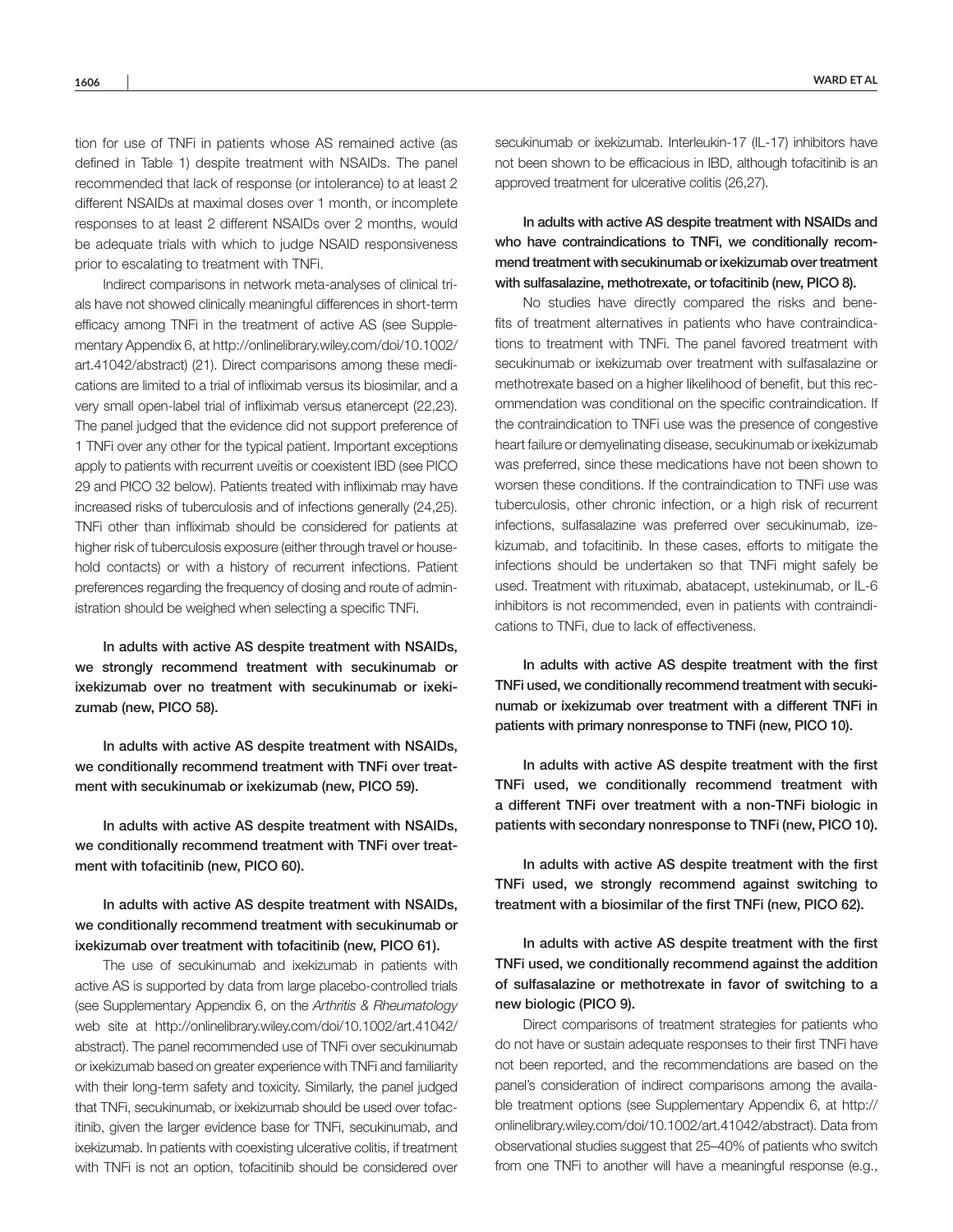50% improvement in Bath AS Disease Activity Index) to the second TNFi (28–30). However, not all patients in these studies switched TNFi because of ineffectiveness.

The panel judged that treatment should differ for patients who had a primary nonresponse to TNFi and those with secondary nonresponse to TNFi. Switching to secukinumab or ixekizumab was recommended in most patients who had a primary nonresponse to the first TNFi, under the assumption that TNF was not the key inflammatory mediator in these patients. Continuing treatment with the first TNFi could be considered if additional time was believed important to assess the response fully, or if a higher dose or shorter dosing interval was thought to be beneficial.

In patients who relapse after an initial response (i.e., secondary nonresponse), the panel judged that treatment with a different TNFi held a reasonable prospect of benefit and should be used in most patients, rather than immediately switching to a different class of biologics. Although ixekizumab is efficacious among TNFi nonresponders, trials have not directly compared responses to ixekizumab (or secukinumab) to responses to a second TNFi in patients with a secondary nonresponse to the first TNFi (11). Given that options for biologics are limited, treatment with a second TNFi was recommended in these patients.

In cases of nonresponse (primary or secondary), the panel recommended against switching to the biosimilar of the first TNFi (e.g., switching from originator infliximab to infliximab-dyyb), as the clinical response would not be expected to be different. The panel also recommended against the addition of sulfasalazine or methotrexate to TNFi in cases of nonresponse to TNFi, judging any benefit would likely be marginal. The addition of sulfasalazine could be considered in the rare patient whose axial symptoms are well-controlled with TNFi but who has active peripheral arthritis.

## In adults with either active or stable AS on treatment with TNFi, we conditionally recommend against co-treatment with low-dose methotrexate (new, PICO 64).

In rheumatoid arthritis, the likelihood of TNFi discontinuation is lower among patients who receive co-treatment with methotrexate, perhaps by reducing the development of antidrug antibodies (31). In AS, it is less clear whether the duration of TNFi use, and by inference their effectiveness, is similarly prolonged (32). Data from observational studies are conflicting, although some studies, primarily of infliximab, showed longer TNFi treatment when methotrexate was co-administered (see Supplementary Appendix 6 at <http://onlinelibrary.wiley.com/doi/10.1002/art.41042/abstract>). Clinical responses were not greater among patients who received co-treatment with methotrexate. In the absence of convincing evidence of benefit, and due to greater burden for patients, the panel recommended against routine co-administration of methotrexate with TNFi, although its use could be considered in patients treated with infliximab.

# **B. Recommendations for the treatment of patients with stable AS**

In adults with stable AS, we conditionally recommend on-demand treatment with NSAIDs over continuous treatment with NSAIDs (PICO 1).

This recommendation applies to patients whose AS has been stable while not receiving any pharmacologic treatment. In this group, the panel considered that the potential toxicities of continuous NSAID treatment outweighed the uncertain benefit of less radiographic progression. On-demand treatment should be considered for short-term symptom recurrences (flares).

In adults with stable AS receiving treatment with TNFi and NSAIDs, we conditionally recommend continuing treatment with TNFi alone over continuing both medications (PICO 11).

In adults with stable AS receiving treatment with TNFi and a conventional synthetic antirheumatic drug, we conditionally recommend continuing treatment with TNFi alone over continuing both medications (PICO 12).

No new studies have directly compared outcomes between patients who continued combination treatment and those who discontinued either NSAIDs or a conventional synthetic antirheumatic drug (csARD). The NSAID-sparing potential of etanercept was demonstrated in a recent trial (33). The panel judged these recommendations primarily based on symptom control, rather than on any potential effect of combination therapy on future spinal fusion. In stable patients, a trial of withdrawing either the NSAIDs or the csARD should be considered, due to the likelihood of greater toxicity with the long-term use of more than one medication. However, on-demand NSAID treatment for control of intermittent symptoms is recommended for patients with good responses to previous courses of NSAIDs.

In adults with stable AS receiving treatment with a biologic, we conditionally recommend against discontinuation of the biologic (new, PICO 66).

## In adults with stable AS receiving treatment with a biologic, we conditionally recommend against tapering of the biologic dose as a standard approach (new, PICO 65).

Data from several observational studies suggest that discontinuation of TNFi after achieving either remission or low disease activity results in relapses in 60–74% of patients, occasionally within a few weeks to months from discontinuation (see Supplementary Appendix 6, available at [http://onlinelibrary.](http://onlinelibrary.wiley.com/doi/10.1002/art.41042/abstract) [wiley.com/doi/10.1002/art.41042/abstract](http://onlinelibrary.wiley.com/doi/10.1002/art.41042/abstract)). Although the data only concerned TNFi discontinuation, the panel judged that a similar recommendation would also apply to other biologics. In general, treatment with a biologic should be planned to be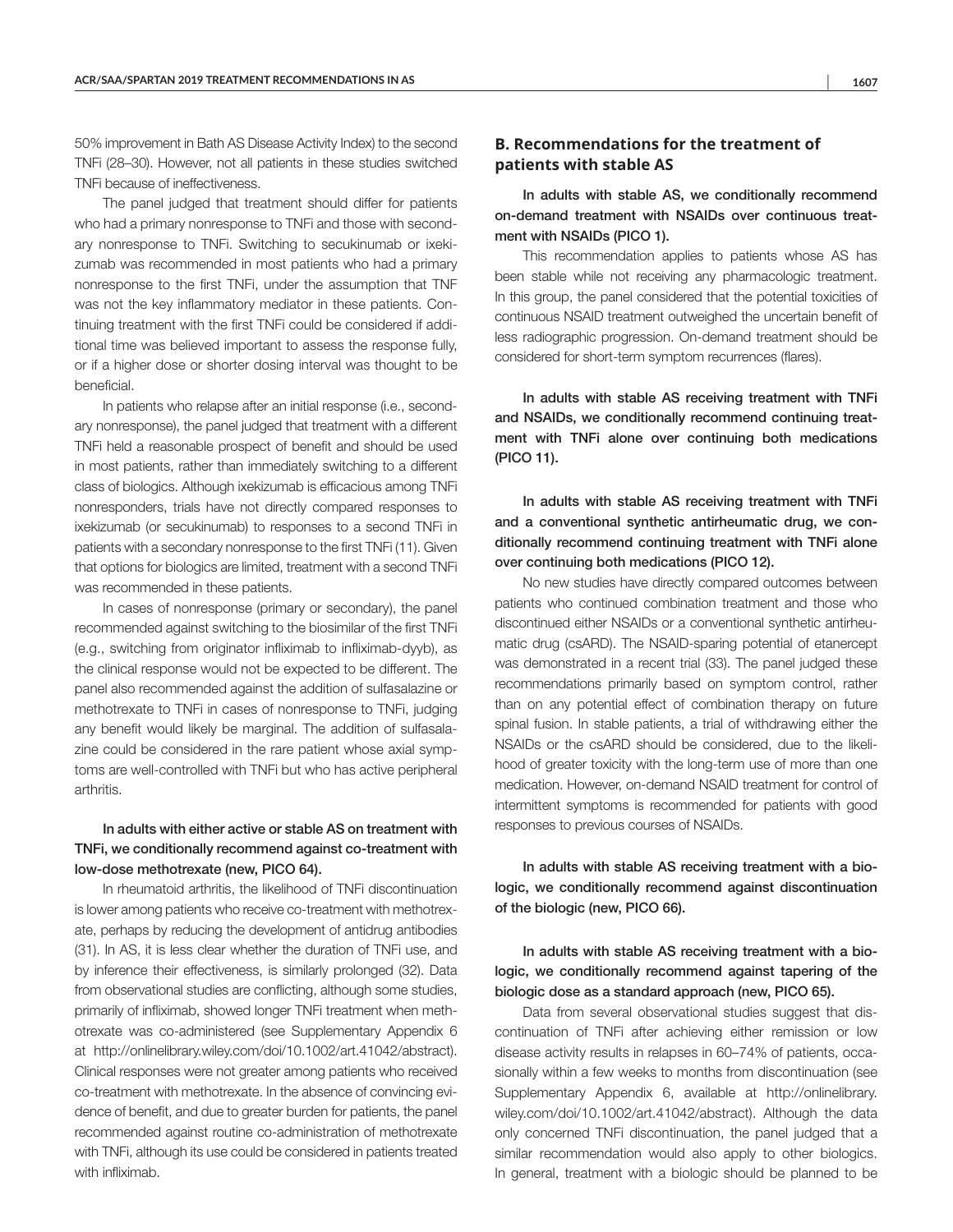continued long-term, barring toxicities. Discontinuation might be considered in patients in sustained remission (i.e., several years), with the anticipation that only one-third of patients would not experience relapse. Patient preferences should help guide this decision.

Tapering of TNFi could entail a change in either the dose or frequency of administration. Two controlled unblinded trials of tapering etanercept to 25 mg weekly versus maintaining the dose at 50 mg weekly in patients with stable AS showed that remission or partial remission was somewhat less likely among those in whom etanercept was tapered (34,35). In small observational studies, 53–70% of patients were still receiving their reduced dose at 2 years, but there is little evidence regarding maintenance of long-term remission after tapering of TNFi (see Supplementary Appendix 6, available at [http://onlinelibrary.](http://onlinelibrary.wiley.com/doi/10.1002/art.41042/abstract) [wiley.com/doi/10.1002/art.41042/abstract\)](http://onlinelibrary.wiley.com/doi/10.1002/art.41042/abstract). Therefore, the panel recommended against tapering of biologics as a standard approach. One condition in which tapering could be considered would be in patients with prolonged stable AS, if the patient and provider engage in shared decision-making.

## In adults with stable AS receiving an originator TNFi, we strongly recommend continuing treatment with the originator TNFi over mandated switching to its biosimilar (new, PICO 63).

While the efficacy of originator and biosimilar TNFi is comparable, and although either could be chosen to initiate new courses of TNFi treatment, it was the opinion of the panel to recommend against mandated switching to a biosimilar during the course of treatment, in the absence of evidence of interchangability. Medication changes can increase the risk of destabilizing a patient's condition, and the panel judged that additional data were needed to understand the frequency of potential problems and concerns associated with switching patients who were stable on an originator TNFi to its biosimilar. Given these concerns, the panel judged that there should be a compelling rationale for switching medications, particularly in light of the marginal cost savings apparent for US patients (36).

# **C. Recommendations for adults with AS-related comorbidities**

In adults with AS and recurrent uveitis, we conditionally recommend treatment with TNFi monoclonal antibodies over treatment with other biologics (PICO 29).

Evidence for this recommendation is limited to indirect comparisons of the rates of acute uveitis episodes in clinical trials or observational studies, rather than from direct comparisons (see Supplementary Appendix 6, available at [http://onlinelibrary.wiley.](http://onlinelibrary.wiley.com/doi/10.1002/art.41042/abstract) [com/doi/10.1002/art.41042/abstract](http://onlinelibrary.wiley.com/doi/10.1002/art.41042/abstract)). Many reports showed overall rates of uveitis without separately reporting recurrences as opposed to incident episodes (37). The rates were generally lower for adalimumab and infliximab compared to etanercept. For example, a large observational study demonstrated rates of uveitis (per

100 patient-years) in patients receiving adalimumab, infliximab, and etanercept of 13.6, 27.5, and 60.3, respectively, compared to pretreatment rates of 36.8, 45.5, and 41.6, respectively (38). Adalimumab or infliximab are preferred over etanercept for the treatment of AS in patients with recurrent uveitis. Certolizumab or golimumab may also be considered, although supporting data are less substantial (39,40). Data from clinical trials suggest that rates of uveitis flares were not different between patients with AS treated with secukinumab and those treated with placebo, but more evidence is needed. Secukinumab was not efficacious in the treatment of panuveitis or posterior uveitis (41). Rates of uveitis flares among patients treated with ixekizumab have not been well-defined.

# In adults with AS and IBD, we conditionally recommend treatment with TNFi monoclonal antibodies over treatment with other biologics (PICO 32).

This recommendation was based on limited indirect evidence on the risks of flares or new onset of IBD among patients with AS during treatment with biologics, and the much larger literature on the treatment of IBD in general. Patients with AS treated with infliximab or adalimumab have lower risks of IBD exacerbations than those treated with etanercept (see Supplementary Appendix 6, on the *Arthritis & Rheumatology* web site at <http://onlinelibrary.wiley.com/doi/10.1002/art.41042/abstract>). Infliximab, adalimumab, and certolizumab are approved for the treatment of Crohn's disease, and infliximab, adalimumab, and golimumab are approved for the treatment of ulcerative colitis, while etanercept is not approved for either condition (42,43). This evidence is the basis for the recommendation favoring TNFi monoclonal antibody use in patients with AS and coexisting IBD. The choice of the particular TNFi monoclonal antibody should be made in consultation with the patient's gastroenterologist. Secukinumab has been associated with the new onset, or exacerbation, of Crohn's disease (44–46). Increased risks of IBD exacerbation appear to also occur with ixekizumab (47).

# **D. Recommendations for the treatment of patients with either active or stable nonradiographic axial spondyloarthritis**

Parallel questions on pharmacologic treatment were investigated for patients with nonradiographic axial SpA. There were no relevant published data for 19 questions. There was high-quality evidence only for the use of TNFi in nonradiographic axial SpA, which was examined in several clinical trials. Low-quality or very low-quality evidence from single studies suggested no differences in outcomes among different TNFi in nonradiographic axial SpA, high likelihood of relapse following discontinuation of TNFi, and no association between co-treatment with nonbiologics and TNFi persistence (see Supplementary Appendix 6, available at <http://onlinelibrary.wiley.com/doi/10.1002/art.41042/abstract>).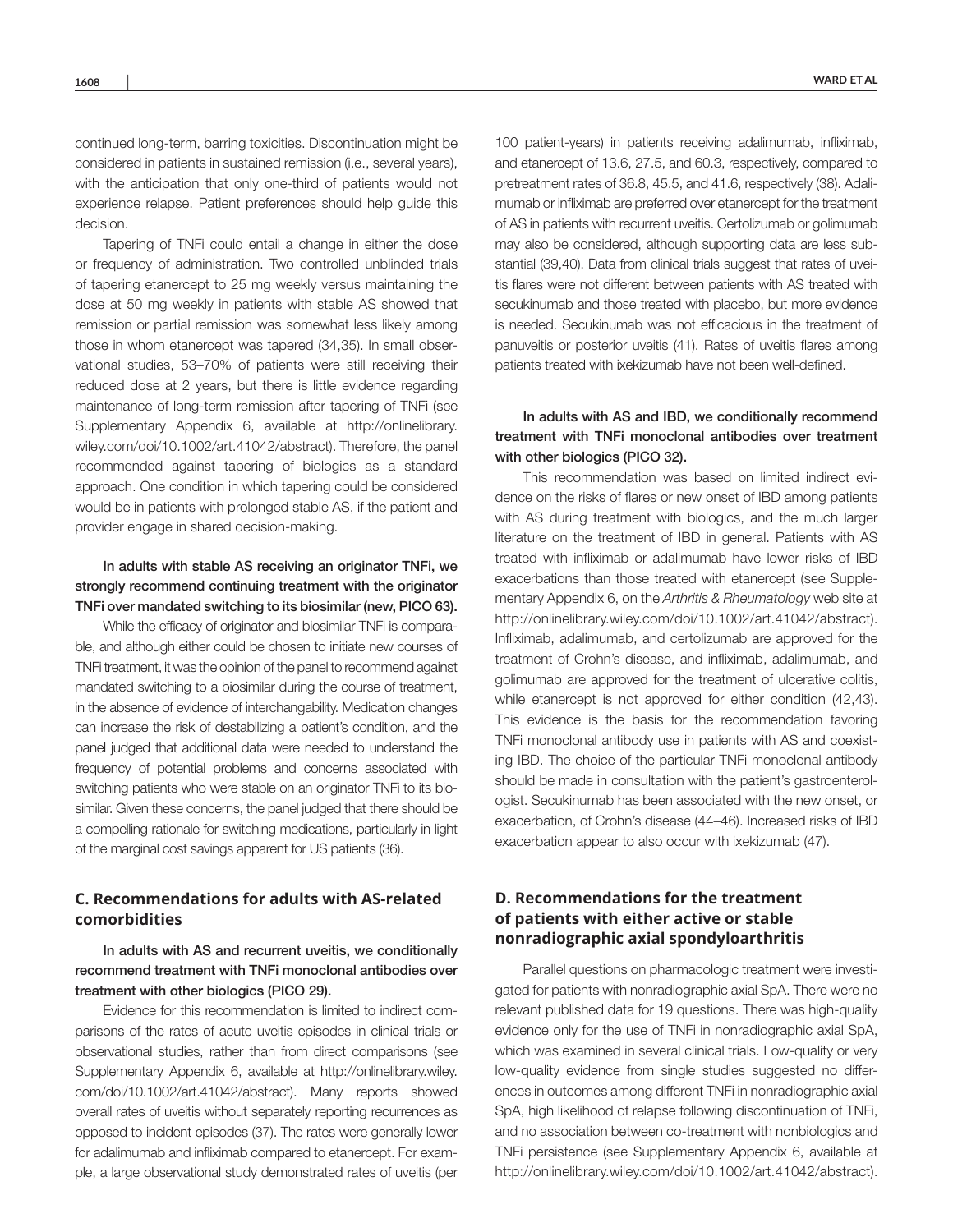Therefore, the recommendations for nonradiographic axial SpA were largely extrapolated from evidence in AS (Table 3). The recommendations were identical in both patient groups with 1 notable exception: treatment with secukinumab or ixekizumab was strongly recommended over no treatment with secukinumab or ixekizumab in patients with AS, while use of these medications was conditionally recommended in patients with nonradiographic axial SPA, because trials in nonradiographic axial SPA have not been reported. Evidence on tofacitinib in nonradiographic axial SpA has not been reported.

#### **E. Disease activity assessment and imaging**

In adults with active AS, we conditionally recommend against using the treat-to-target strategy, which aims at a target of an Ankylosing Spondylitis Disease Activity Score <1.3 (or 2.1), over a treatment strategy based on physician assessment (new, PICO 67).

The concept of treat-to-target strategies is well-founded in chronic disease management for conditions that have an accurate measure of disease activity (often one that is asymptomatic, as in blood pressure or glycosylated hemoglobin), a tight link between this disease activity measure and future health outcomes, and evidence that maintaining a particular target in the disease activity measure is closely associated with better long-term health (48). The treat-to-target approach in AS is indirectly supported by associations between levels of AS activity and future radiographic progression but lacks robust direct evidence. Because adoption of this strategy would place additional burdens on patients and providers, the panel judged that more convincing evidence of benefit should be present before endorsing this change in practice. There was also concern that focus on a specific target could lead to rapid cycling through all currently available treatments in some patients. As reflected in the 2015 guidelines, quantifying disease activity is important to help guide treatment decisions.

# In adults with AS of unclear activity while receiving a biologic, we conditionally recommend obtaining a spinal or pelvis MRI to assess activity (new, PICO 68).

# In adults with nonradiographic axial SpA of unclear activity while receiving a biologic, we conditionally recommend obtaining a pelvis MRI to assess activity (new, PICO 81).

Because physical and laboratory measures are often normal despite active axial SpA, and because symptoms may be nonspecific, it may be difficult to know whether a patient is experiencing inflammation that warrants a change in treatment. Limited evidence suggests that knowledge of MRI findings in the spine and sacroiliac joints may alter treatment recommendations. However, the degree of inflammatory change on MRI may not correlate with treatment responses, and the location of inflammation on MRI may not correlate with the location of pain (49) (see Supplementary Appendix 6, available at [http://onlinelibrary.](http://onlinelibrary.wiley.com/doi/10.1002/art.41042/abstract) [wiley.com/doi/10.1002/art.41042/abstract\)](http://onlinelibrary.wiley.com/doi/10.1002/art.41042/abstract). The panel judged that MRI could provide useful information in cases where the level of disease activity was unclear and where this information would influence treatment decisions. For patients with nonradiographic axial SpA, the imaging should focus on the sacroiliac joints. In interpreting MRI results, it is important to keep in mind the range and frequency of abnormalities, including bone marrow edema lesions, that may occur in individuals without axial SpA and that may not represent inflammation due to axial SpA (50,51). MRI is not recommended in patients in whom disease activity is either clearly clinically active or clinically stable, or when the results of MRI would not be expected to change treatment.

In adults with stable AS, we conditionally recommend against obtaining a spinal or pelvis MRI to confirm inactivity (new, PICO 69).

# In adults with stable nonradiographic axial SpA, we conditionally recommend against obtaining a spine or pelvis MRI to confirm inactivity (new, PICO 82).

Because the clinical assessment of inflammation in axial SpA has many limitations, questions may arise about whether subclinical inflammation that could be detected by MRI is being "missed" by either the physical examination, symptoms, or laboratory studies. Given the lack of evidence that obtaining an MRI in stable patients improves clinical outcomes, the only moderate sensitivity and specificity of MRI-defined abnormalities for measurement of activity in axial SpA, the burden of testing, and concern for possible overtreatment, the panel recommended against obtaining an MRI in this setting. MRI could be considered in circumstances where the clinician and patient differ in their assessment of whether the disease is stable.

In adults with active or stable AS receiving any treatment, we conditionally recommend against obtaining repeat spine radiographs at a scheduled interval (e.g., every 2 years) as a standard approach (new, PICO 70).

In adults with active or stable nonradiographic axial SpA on any treatment, we conditionally recommend against obtaining repeat spine radiographs at a scheduled interval (e.g., every 2 years) as a standard approach (new, PICO 83).

Spine radiographs are useful for the diagnosis of axial SpA, in evaluating the extent of spinal fusion, and for investigating new spinal pain in patients with established AS. In research studies, small changes in the extent of spine damage can be detected in 20–35% of patients with AS over a 2-year interval (see Supplementary Appendix 6, available at [http://onlinelibrary.wiley.com/doi/10.1002/art.41042/](http://onlinelibrary.wiley.com/doi/10.1002/art.41042/abstract) [abstract\)](http://onlinelibrary.wiley.com/doi/10.1002/art.41042/abstract). There is no evidence that monitoring serial changes in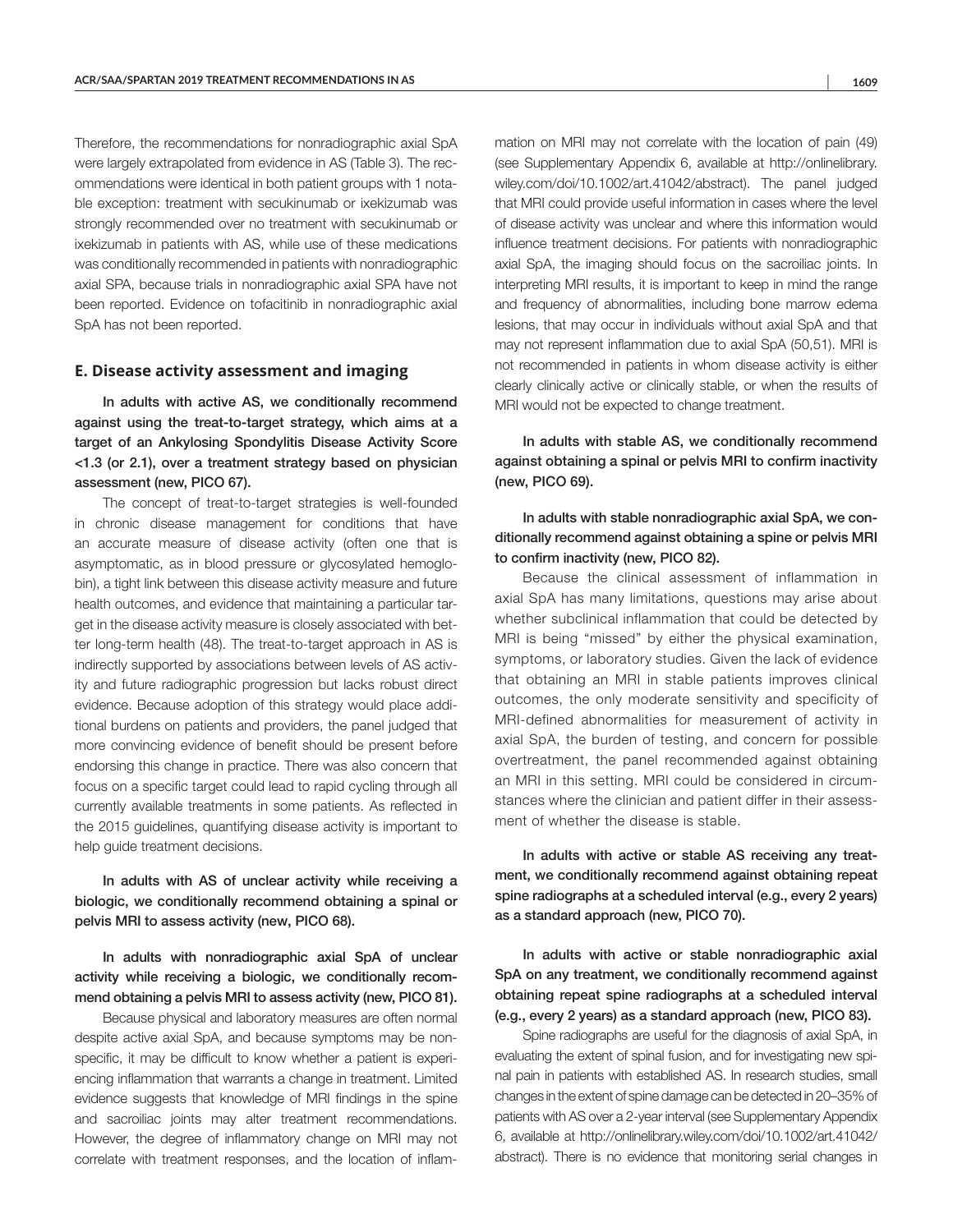

Figure 1. Summary of the main recommendations for the treatment of patients with A, active ankylosing spondylitis and B, stable ankylosing spondylitis. AS = ankylosing spondylitis; NSAIDs = nonsteroidal antiinflammatory drugs;  $GC =$  glucocorticoid;  $SSZ =$  sulfasalazine; MTX = methotrexate; LEF = leflunomide; APR = apremilast; THL = thalidomide; PAM = pamidronate; TNFi = tumor necrosis factor inhibitor; TOF = tofacitinib; SEC = secukinumab; IXE = ixekizumab; IBD = inflammatory bowel disease; csARD = conventional synthetic antirheumatic drugs; ESR = erythrocyte sedimentation rate; CRP = C-reactive protein level; ASDAS = Ankylosing Spondylitis Disease Activity Score; MRI = magnetic resonance imaging; PICO = population, intervention, comparison, and outcomes.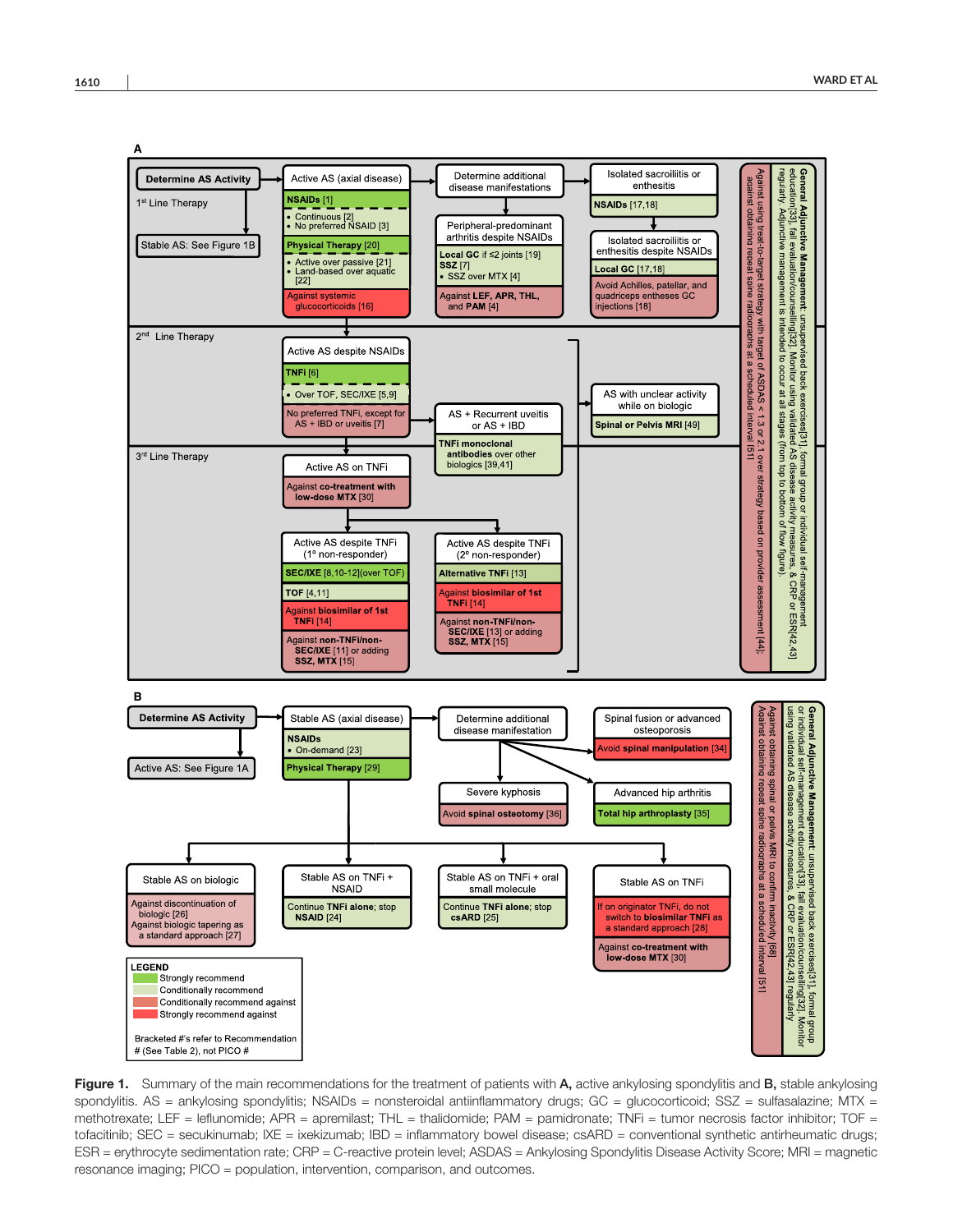spine radiographs at a regular interval leads to better patient outcomes, and data balancing a clinical benefit with the risk of radiation exposure are absent. Therefore, the panel recommended against repeating spine radiographs as a standard approach. In the absence of clinical indications, repeat spine radiographs could be considered on an ad hoc basis for counseling patients on the progression of their disease, which may help in career and life planning.

#### **F. Summary of recommendations**

Figure 1 presents a diagram of the main treatment recommendations for active and stable AS, integrating the new recommendations with the 2015 recommendations that were not updated in this review.

#### **DISCUSSION**

This update was primarily motivated by the availability of new treatment options, notably secukinumab, ixekizumab, tofacitinib, and TNFi biosimilars, for patients with axial SpA. Providers and patients have questions on where these new medications fit in the pharmacologic strategy, and how originator TNFi, sulfasalazine, and NSAIDs should be used given these new options. Based on the current evidence and the considerations of the panel, NSAIDs and TNFi remain the primary classes of medications for the treatment of AS and nonradiographic axial SpA. Secukinumab or ixekizumab is recommended for patients with active disease who have heart failure or demyelinating disease as a contraindication to TNFi, and in primary nonresponders to TNFi. Secukinumab and ixekizumab are not recommended in patients with IBD or recurrent uveitis, as TNFi monoclonal antibodies are better options. Tofacitinib is a potential second-line option for patients with contraindications to TNFi other than infections. Recommendations regarding tofacitinib may change pending the results of larger clinical trials.

Several of the 2015 recommendations were modified in this update. The current recommendation is conditionally in favor of use of sulfasalazine in limited clinical circumstances, whereas the 2015 recommendations had this as an exception to the general recommendation against the use of conventional synthetic antirheumatic drugs. In the 2015 recommendations, sulfasalazine and pamidronate were suggested as alternatives for the treatment of patients with active disease and contraindications to TNFi, while the current recommendations suggest use of secukinumab or ixekizumab in most of these cases (except patients with high risk of infections). In cases of failure of TNFi, the 2015 guidelines included a conditional recommendation for a trial of a second TNFi and against use of a non-TNFi biologic, whereas the current guidelines differentiate treatment recommendations based on whether there was primary or secondary nonresponse to the TNFi. For the treatment of patients with recurrent uveitis, the previous guidelines specified conditional use of infliximab or adalimumab, while the update broadened this recommendation

to include TNFi monoclonal antibodies generally. Similarly, for patients with coexisting IBD, the update includes a conditional recommendation for TNFi monoclonal antibodies over other biologics, rather than over only etanercept. Finally, the recommendation for use of TNFi in patients with active nonradiographic axial SpA was changed from conditional to strong.

New questions on the treatment of patients with stable disease were addressed in this update. Discontinuation of biologics is not recommended due to the likelihood for symptom recurrence. If tapering is considered, patients should be counseled regarding the potential for increased disease activity. Co-treatment with low-dose methotrexate is not generally recommended, but ongoing studies will shed further light on this question. Switching to a biosimilar during the course of treatment with TNFi is also not recommended, echoing the concerns previously expressed by the ACR (52).

Imaging remains a central tool in the diagnosis of axial SpA, but its role in monitoring patients is less well-defined. Spine and/or pelvis MRI could aid in the evaluation of patients in whom the degree of active inflammation is uncertain, and especially in those for whom the findings would change management. MRI is not recommended to seek subclinical inflammation in patients with stable disease (as defined in Table 1). However, MRI could be considered in circumstances where it may inform shared decision-making. We recommend against obtaining spine radiographs on scheduled intervals to monitor progression. This practice entails radiation exposure and would not alter treatment in most cases.

We used the GRADE method to develop these treatment recommendations in a way that was transparent, systematic, and explicit, and that was informed by the medical evidence as well as patient preferences. The major limitation of these guidelines is the very low quality of evidence for many recommendations, which necessitated reliance on the clinical expertise of the panel. For nonradiographic axial SpA, most recommendations were based on extrapolation of results from studies in AS. We tried to identify the most common and consequential treatment questions, so that the recommendations would be useful in guiding clinical decision-making. The low quality of evidence for many questions is an indication that research has not yet tackled many of the most important treatment questions. As more treatment options become available, this problem will grow. Importantly, failure to recommend a particular medication does not imply that it is contraindicated. Key evidence gaps include the comparative effectiveness and safety of different biologics, the optimal sequencing of treatments, and the role of NSAIDs.

This update addressed only a subset of treatment questions. The 2015 recommendations that were not reexamined are to be considered extant. Recommendations are meant to describe the approach to treatment of the typical patient and cannot anticipate all possible clinical scenarios. Application of these recommendations must be individualized, and requires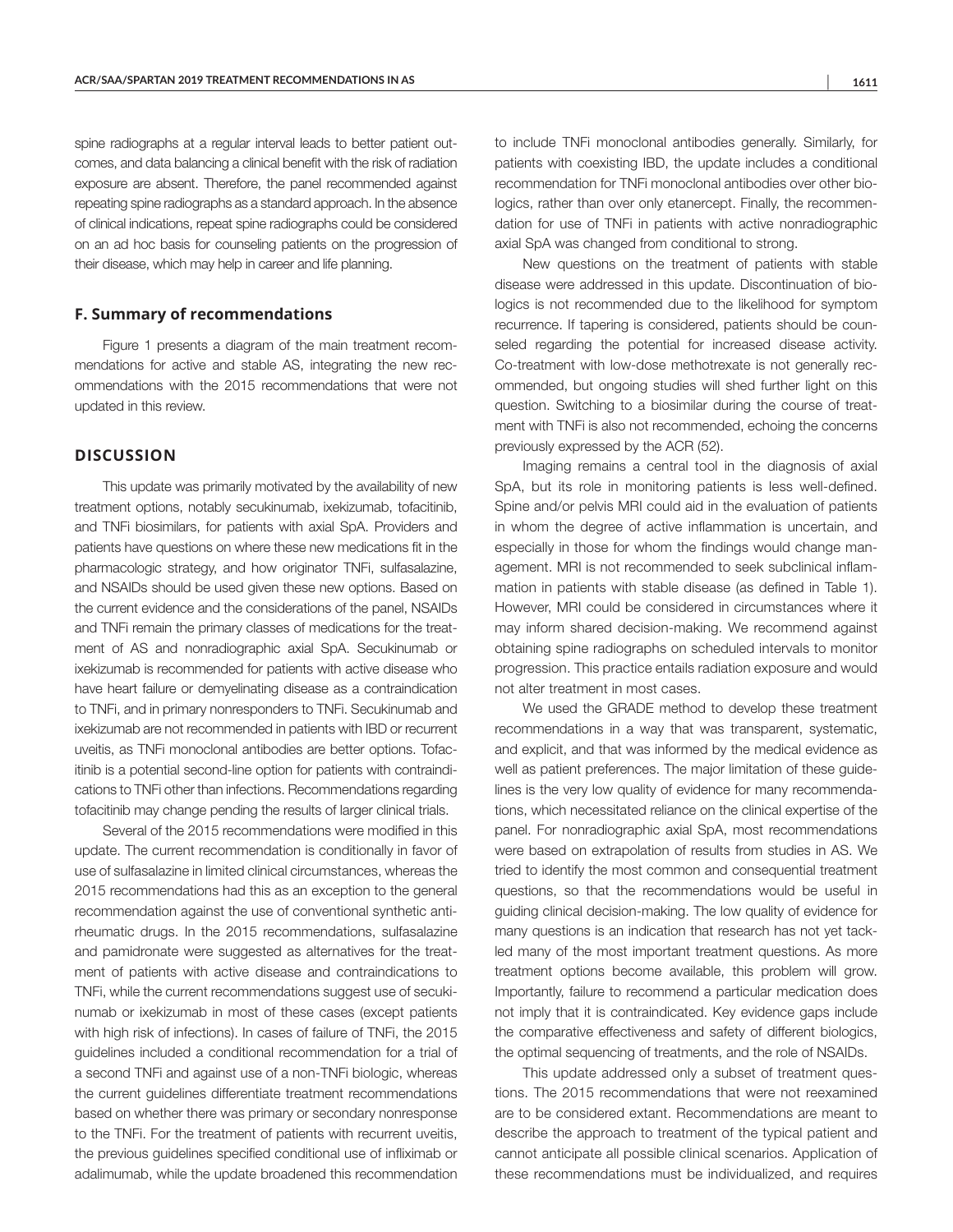careful assessment, sound clinical judgment of each patient's circumstances, and consideration of a patient's preferences.

#### **ACKNOWLEDGMENTS**

We thank Cassie Shafer and Elin Aslanyan of the SAA for their partnership on this project. We thank SPARTAN for its partnership on this project. We thank our patient representatives for adding valuable perspectives. We thank the ACR staff, including Ms Regina Parker for assistance in organizing the face-toface meeting and coordinating the administrative aspects of the project, and Ms Robin Lane for assistance in manuscript preparation. We thank Ms Janet Waters for help in developing the literature search strategy and performing the literature search and updates, and Ms Janet Joyce for peer-reviewing the literature search strategy.

#### **AUTHOR CONTRIBUTIONS**

All authors were involved in drafting the article or revising it critically for important intellectual content, and all authors approved the final version to be published. Dr. Ward had full access to all of the data in the study and takes responsibility for the integrity of the data and the accuracy of the data analysis.

Study conception and design. Ward, Deodhar, Turner, Caplan.

Acquisition of data. Ward, Deodhar, Shah, Sullivan, Turgunbaev, Oristaglio, Caplan.

Analysis and interpretation of data. Ward, Deodhar, Gensler, Dubreuil, Yu, Khan, Haroon, Borenstein, Wang, Biehl, Fang, Louie, Majithia, Ng, Bigham, Pianin, Shah, Sullivan, Turgunbaev, Oristaglio, Maksymowych, Caplan.

#### **REFERENCES**

- 1. Taurog JD, Chhabra A, Colbert RA. Ankylosing spondylitis and axial spondyloarthritis. N Engl J Med 2016;374:2563–74.
- 2. Van der Linden S, Valkenburg HA, Cats A. Evaluation of diagnostic criteria for ankylosing spondylitis: a proposal for modification of the New York criteria. Arthritis Rheum 1984;27:361–8.
- 3. Wang R, Ward MM. Epidemiology of axial spondyloarthritis: an update. Curr Opin Rheumatol 2018;30:137–43.
- 4. Rudwaleit M, van der Heidje D, Landewé R, Listing J, Akkoc N, Brandt J, et al. The development of the Assessment of SpondyloArthritis international Society classification criteria for axial spondyloarthritis (part II): validation and final selection. Ann Rheum Dis 2009;68:777–83.
- 5. Boonen A, Sieper J, van der Heijde D, Dougados M, Bukowski JF, Valluri S, et al. The burden of non-radiographic axial spondyloarthritis. Sem Arthritis Rheum 2015;44:556–62.
- 6. Ward MM. Quality of life in patients with ankylosing spondylitis. Rheum Dis Clin North Am 1998;24:815–27.
- 7. Ward MM, Deodhar A, Akl EA, Lui A, Ermann J, Gensler LS, et al. American College of Rheumatology/Spondylitis Association of America/Spondyloarthritis Research and Treatment Network 2015 recommendations for the treatment of ankylosing spondylitis and nonradiographic axial spondyloarthritis. Arthritis Care Res 2016;68:151–66.
- 8. Guyatt G, Oxman AD, Akl EA, Kunz R, Vist G, Brozek J, et al. GRADE guidelines: 1. Introduction—GRADE evidence profiles and summary of findings tables. J Clin Epidemiol 2011;64:383–94.
- 9. Guyatt GH, Oxman AD, Kunz R, Falck-Ytter Y, Vist GE, Liberati A, et al. Rating quality of evidence and strength of recommendations: going from evidence to recommendations. BMJ 2008;336:1049–51.
- 10. Van der Heijde D, Wei JC, Dougados M, Mease P, Deodhar A, Maksymowych WP, et al. Ixekizumab, an interleukin-17A antagonist in the treatment of ankylosing spondylitis or radiographic axial spondyloarthritis in patients previously untreated with biological diseasemodifying anti-rheumatic drugs (COAST-V): 16 week results of a phase 3 randomised, double-blind, active-controlled and placebocontrolled trial. Lancet 2018;392:2441–51.
- 11. Deodhar A, Poddubnyy D, Pacheco-Tena C, Salvarani C, Lespessailles E, Rahman P, et al. Efficacy and safety of ixekizumab in the treatment of radiographic axial spondyloarthritis: sixteenweek results from a phase III randomized, double-blind, placebocontrolled trial in patients with prior inadequate response to or intolerance of tumor necrosis factor inhibitors. Arthritis Rheumatol 2019;71:599–611.
- 12. Wanders A, van der Heijde D, Landewé R, Behier JM, Calin A, Olivieri I, et al. Nonsteroidal antiinflammatory drugs reduce radiographic progression in patients with ankylosing spondylitis: a randomized clinical trial. Arthritis Rheum 2005;52:1756–65.
- 13. Sieper J, Listing J, Poddubnyy D, Song IH, Hermann KG, Callhoff J, et al. Effect of continuous versus on-demand treatment of ankylosing spondylitis with diclofenac over 2 years on radiographic progression of the spine: results from a randomised multicentre trial (ENRADAS). Ann Rheum Dis 2016;75:1438–43.
- 14. Khanna Sharma S, Kadiyala V, Naidu G, Dhir V. A randomized controlled trial to study the efficacy of sulfasalazine for axial disease in ankylosing spondylitis. Int J Rheum Dis 2018;21:308–14.
- 15. Song IH, Hermann KG, Haibel H, Althoff CE, Listing J, Burmester GR, et al. Effects of etanercept versus sulfasalazine in early axial spondyloarthritis on active inflammatory lesions as detected by whole-body MRI (ESTHER): a 48-week randomised controlled trial. Ann Rheum Dis 2011;70:590–6.
- 16. Altan L, Bingol U, Karakoc Y, Aydiner S, Yurtkuran M, Yurtkuran M. Clinical investigation of methotrexate in the treatment of ankylosing spondylitis. Scand J Rheumatol 2001;30:255–9.
- 17. Roychowdhury B, Bintley-Bagot S, Bulgen DY, Thompson RN, Tunn EJ, Moots RJ. Is methotrexate effective in ankylosing spondylitis? Rheumatology (Oxford) 2002;41:1330–2.
- 18. Gonzalez-Lopez L, Garcia-Gonzalez A, Vazquez-Del-Mercado M, Munoz-Valle JF, Gamez-Nava JI. Efficacy of methotrexate in ankylosing spondylitis: a randomized, double blind, placebo controlled trial. J Rheumatol 2004;31:1568–74.
- 19. Haibel H, Brandt HC, Song IH, Brandt A, Listing J, Rudwaleit M, et al. No efficacy of subcutaneous methotrexate in active ankylosing spondylitis: a 16-week open-label trial. Ann Rheum Dis 2007;66:419–21.
- 20. Van der Heijde D, Deodhar A, Wei JC, Drescher E, Fleishaker D, Hendrikx T, et al. Tofacitinib in patients with ankylosing spondylitis: a phase II, 16-week, randomised, placebo-controlled, dose-ranging study. Ann Rheum Dis 2017;76:1340–7.
- 21. Wang R, Dasgupta A, Ward MM. Comparative efficacy of tumor necrosis factor-α inhibitors in ankylosing spondylitis: a systematic review and Bayesian network metaanalysis. J Rheumatol 2018;45:481–90.
- 22. Park W, Hrycaj P, Jeka S, Kovalenko V, Lysenko G, Miranda P, et al. A randomised, double-blind, multicentre, parallel-group, prospective study comparing the pharmacokinetics, safety, and efficacy of CT-P13 and innovator infliximab in patients with ankylosing spondylitis: the PLANETAS study. Ann Rheum Dis 2013;72:1605–12.
- 23. Giardina AR, Ferrante A, Ciccia F, Impastato R, Miceli MC, Principato A, et al. A 2-year comparative open label randomized study